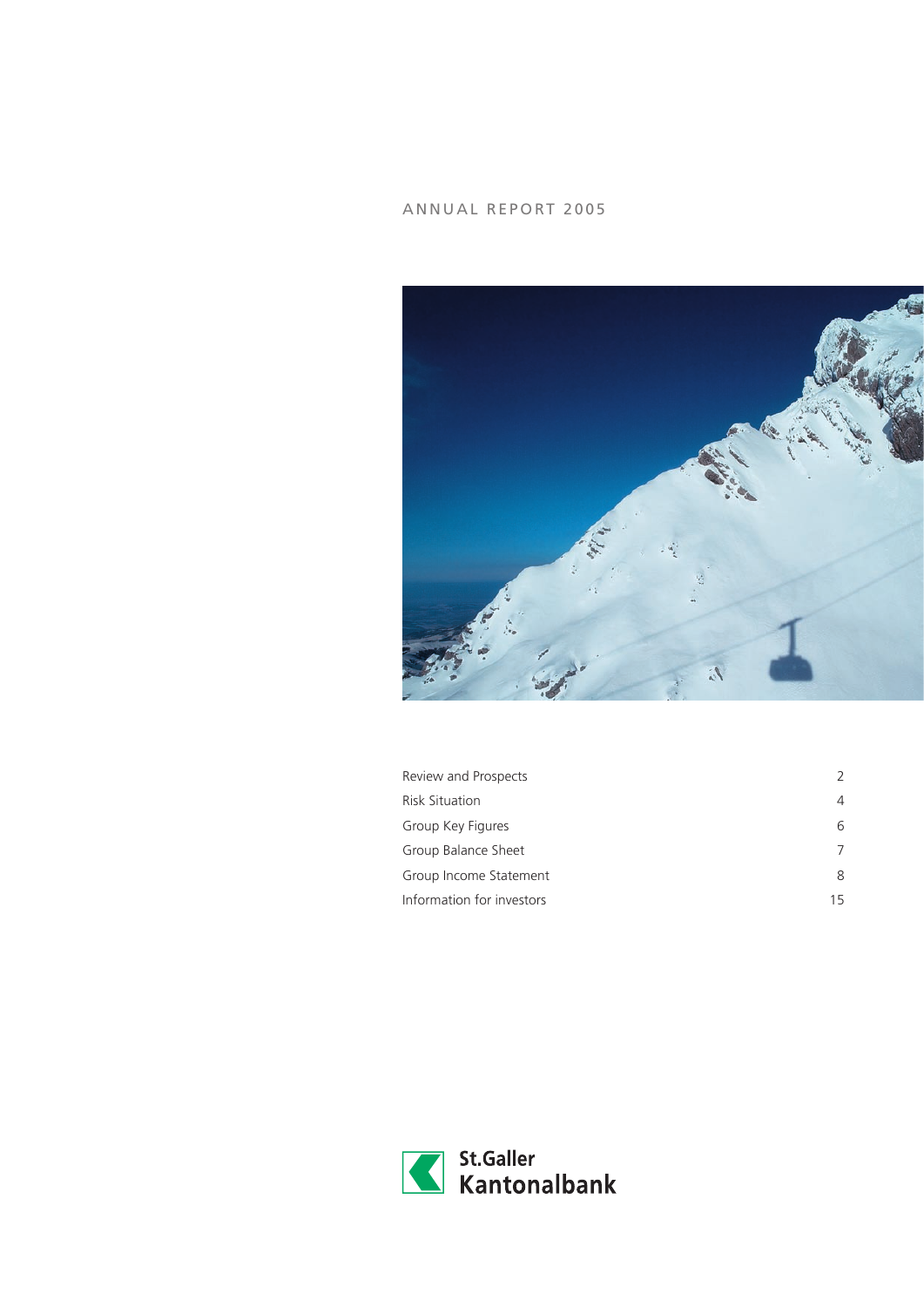The Cantonal Bank of St.Gallen recorded an outstanding result in 2005. Particularly impressive were the striking rises in gross profit and operating profit, where growth rates of 35.0% and 45.0% were realized respectively. Both the interest-related side of the business as well as securities trading contributed to this success.

#### Strong interest-related business

The first semester saw impressive growth in lending activities. This trend continued in the second half of the year: despite the aggressive competitive environment, mortgage lending to private clients showed a favorable net volume growth of 5.7%. In addition to brisk housing construction activities, measures to further boost the quality of our advisory services and customer relation management have paid off. Lending to small and medium-sized companies (+ 2.0%) was also positive, while there was a 5.2% decline in lending to large commercial companies. The latter was caused by the persistently subdued investment climate as well as the unusually large volume of early loan repayments due to high liquidity levels. The quality of the loan portfolio as at the end of 2005 remained extraordinarily robust, as is reflected by the 23.3% lower level of valuation adjustments for credit risks. These reached a historic low of CHF 7.9 million.

#### Strong inflow of new money

The SGKB Group also had a very successful year in the field of private banking. Net fee and commission income generated a total of CHF 184.8 million. This represents an impressive rise of 21.3% relative to the prior year. The most important sources of revenue on the securities trading side – specifically brokerage income and earnings from structured products and retrocessions from investment fund business – all rose strongly. Total funds under management rose by CHF 4.3 billion (+16.2%); particularly impressive was the inflow of net new money to the Group of over CHF 1.0 billion. The improved trading activities (+ CHF 11.5 million) also profited from higher transaction volumes on the securities trading side with non-domestic stocks as well as from the positive development of the most important currencies.

#### Modest rise in costs

In overall terms, administrative expenses rose by a total of 2.5%. Personnel expenses increased 10.9%; in this conjunction, a CHF 5.0 million contribution was made to the pension fund. By contrast, other operating expenses fell 7.8%. In view of the planned switch to a new IT platform by mid 2008, an amount of CHF 27.0 million was set aside as a reserve for general banking risks; the anticipated total cost of the IT migration project, amounting to CHF 61.0 million, has now been financed in advance.

Valuation adjustments, provisions and losses rose 12.0%.

## Further rise in employee satisfaction

As at 31 December 2005 the SGKB Group had 1073 employees (– 1.6%). The Group spent around CHF 2.0 million on staff training, equivalent to 1.3% of its total personnel expenses. As a reflection of the strong performance of the business in 2005, salaries were increased in overall terms by 2% with effect from 1 March 2006.

The employee survey, conducted for the third time after comparable surveys in 2002 and 2003, showed continued across-the-board improvements for all parameters. Particularly worth mentioning is the extremely strong identification shown by employees vis-à-vis their employer and the high level of workplace satisfaction. It is furthermore pleasing to note that the recorded satisfaction levels are also high on a sector comparison.

## SGKB shares reach annual high – increased dividend

In October 2005 shares of the Cantonal Bank of St.Gallen hit an absolute high for the year of CHF 424.00. Over the year as a whole, the shares posted an impressive gain of 36.8%,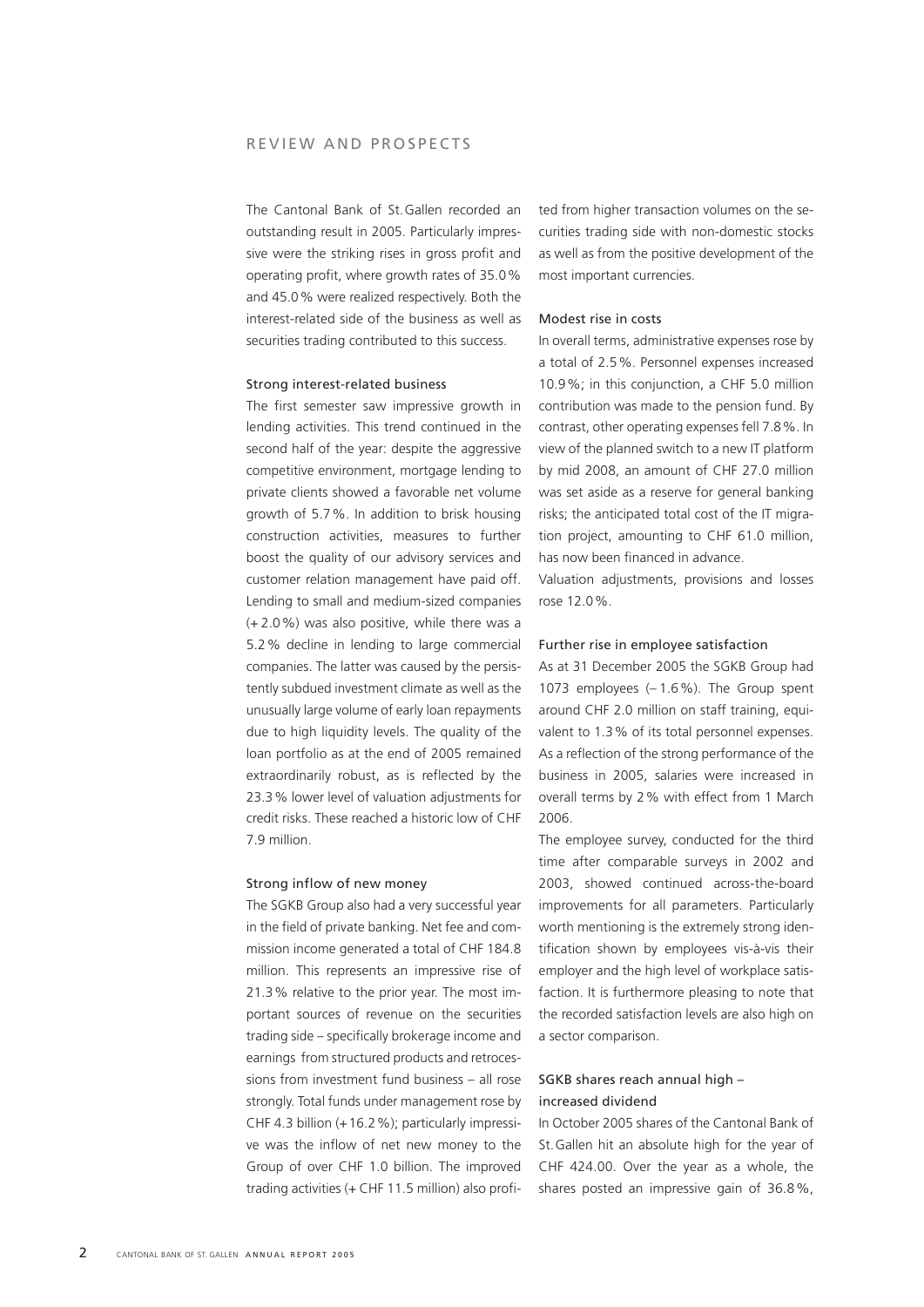once again significantly outperforming the likewise substantial rise in the Swiss Performance Index (SPI). The strong performance of the business of the Cantonal Bank of St.Gallen in 2005 enabled the Board of Directors to propose to shareholders that the dividend be increased by CHF 4.00 to CHF 13.00 per share. The dividend yield consequently stands at 3.3%, which is very impressive for the sector.

#### Increasingly popular general meeting

On 20 April 2005 SGKB held its fourth public general meeting at the OLMA Hall in St.Gallen. Of the total of 24 542 shareholders, 3877 took part in the event. This was 723 more than in the previous year, representing a new record. This growing interest is no doubt partly attribu-

table to the strong performance of SGKB share price. Further interest is generated by the interesting supporting program organized each year by a different guest region. In 2005 St.Gallen's Rhine Valley fascinated shareholders with attractions and specialties, thereby once again promoting contacts between the populations of different regions of our market territory.

Following the stockmarket floatation in April 2001, the number of shareholders increased from the initial total of 16 000 to the new number of around 26 000 by the end of February 2006.

#### IT platform: decision has been taken

At the end of December, following a joint evaluation, the Cantonal Banks of Lucerne, St.Gallen and Thurgau which make up the AGI Cooperation took the decision to switch to the standard platform produced by the company Avaloq Evolution AG. The parent company and HYPOSWISS will then be working on the same system, opening up new perspectives in terms of cooperation. In conjunction with the migration to the new system by mid 2008, there will be a switch to a state-of-the-art infrastructure coupled with lower operating costs.

## Positive outlook for 2006

The Cantonal Bank of St.Gallen is determined to continue strengthening its market position in the year 2006. For this purpose, the quality of its services will be subjected to continuous institutional controls – e.g. using periodical mystery shopping.

SGKB will be sticking to its established lending policy, thereby aiming to achieve a balanced development within the framework of the three components creditworthiness, profitability and growth. On the private banking side, the existing strategy is being maintained; in addition to organic growth, further potential acquisitions will continue to be assessed.

For the year 2006, SGKB is expecting a positive economic environment and generally healthy conditions within the corporate sector. Housing construction is set to remain an important pillar of the economy. In an environment of solid global economic growth, low inflation and moderate interest rates, robust corporate earnings are anticipated. This will support the development of stockmarkets.

Against this backdrop, and provided the interest rate turnaround materializes only gradually, SGKB is expecting to report an operating profit in line with the record year 2005.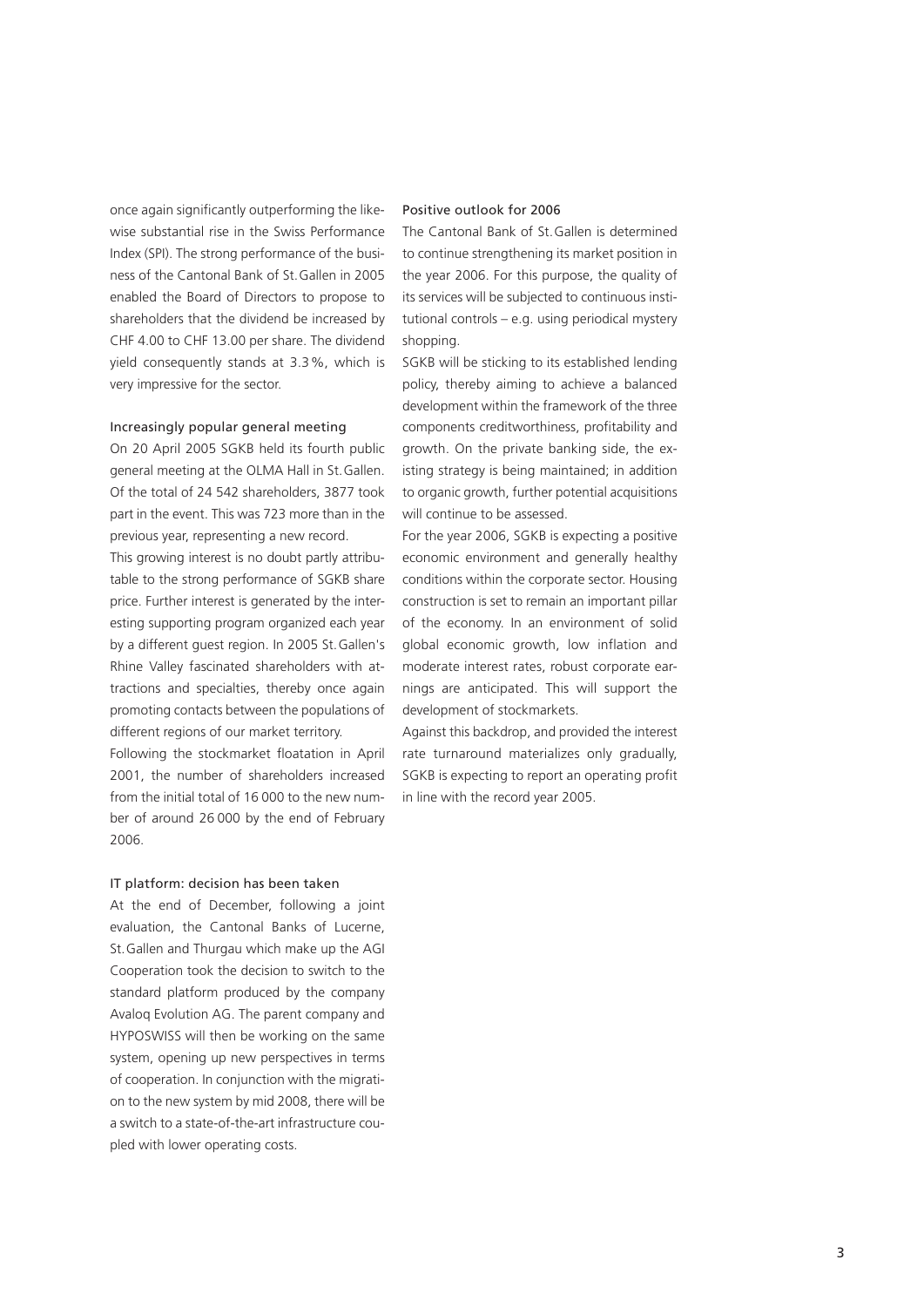Like other banks or financal institutions, the Cantonal Bank of St.Gallen is also faced with managing specific risks. Management of credit and market risks as well as operational risks is considered to be one of the major tasks of the Board of Directors. Risk Management is based on the risk policy as defined and annually reviewed by the Board of Directors.

The following descriptions focus on the actual exposure of the Bank.

## Credit risks

## Credit assessment audits

The lending business is subject to additional controls in the form of extensive credit assessment audits conducted by Internal Audit and the statutory and banking auditors. The credit assessment audits are aimed at large exposures and other selected exposures. Based on the results of these audits, existing valuation adjustments and provisions for credit risk are amended to ensure appropriate coverage of all credit risks.

Adequate coverage of credit risks has been confirmed, although provisions for credit risk have decreased by CHF 2.4 million to CHF 7.9 million. However, provisions for other business risks had to be increased by CHF 4.4 million to CHF 7.5 million. These were mainly due to the asbestos decontamination of the headquarters of the Bank and due to legal provisions.

## Impaired loans

Loans with doubtful collectibility are managed by a specially assigned department. As at 31 December 2005, impaired loans amounted to CHF 720.4 million (prior year CHF 733.6 million).

#### Non-Performing loans

As at 31 December 2005, the total amount of loans for which interest payments are considered to be at risk or for which interests are not paid within a period of three months of the due date was CHF 82.2 million (prior year CHF 129.7 million) or approximately 0.5% of the loans to clients (prior year 0.8%). The total amount of

accrued interest classified as at risk or for which valuation adjustments have already been provided was CHF 4.2 million or 0.8% of interest income (prior year CHF 7.2 million or 1.4%).

## Risk diversification rules and the ten biggest borrowers

An internal procedural directive establishes detailed rules for the handling and registration of concentration risks. The team for Concentration Risks at the head office is responsible for the registration, calculation, reporting and monitoring of concentration risks, and for preparing the list of the ten biggest borrowers.

At 31 December 2005, the Group was exposed to two concentration risks with a risk-weighted exposure of CHF 192.7 million resp. CHF 167.0 million or 12.6% resp. 11.0% of eligible equity (prior year two concentration risk exposures of CHF 179.4 million resp. CHF 135.7 million or 13.7% resp. 10.4%), with permissible limit ceiling of 800%.

As at 31 December 2005, the Group's total exposure to its ten biggest commercial borrowers amounted to CHF 752.6 million or 4.6% of the Group's loans to customers (prior year CHF 729.0 million or 4.6%).

## Country risks

As at 31 December 2005, non-Swiss exposures amounted to CHF 1712.2 million or 9.0% of total assets (prior year CHF 1195.8 million or 6.4%). Thus, they were within the limit defined for non-Swiss exposure, as a percentage of the total assets. These loans are mostly secured by collateral in developed countries. According to the risk domicile principle, valuation adjustments and provisions were insignificant by the end of 2005.

#### Market risks

The Bank has a strategic risk limit for all market risks that is based on the value-at-risk method and the RiskMetricsTM data. Modern modular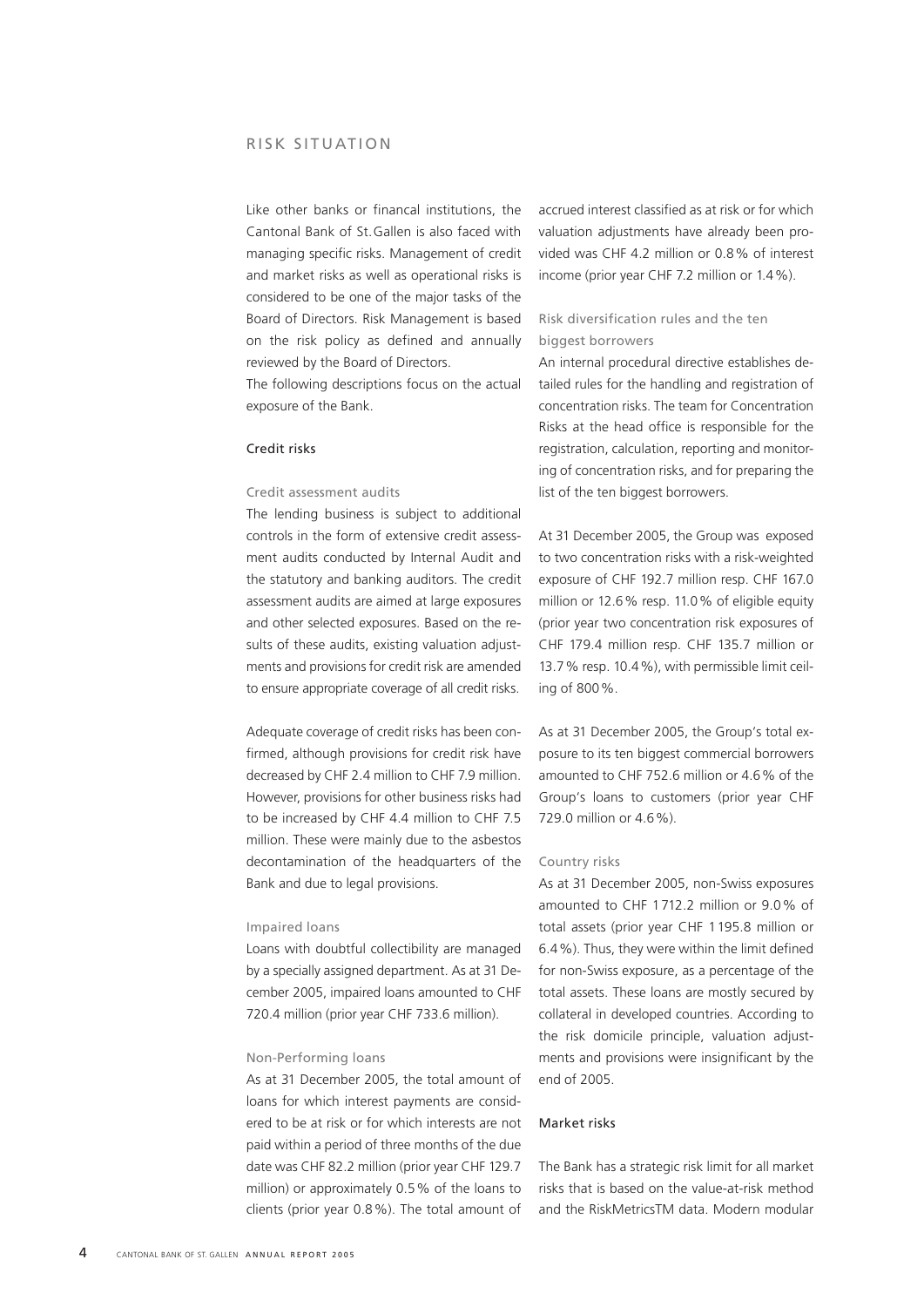standard software is used for measuring this risk.

As at 31 Decemeber 2005, the entire market value-at-risk was CHF 57.7 million (prior year CHF 39.9 million). The average for the year 2005 was CHF 43.8 million, with a minimum value of CHF 30.2 million and a maximum value of CHF 57.7 million.

## Interest rate risks

The sensitivity of shareholders' equity (modified duration) in 2005 ranged from 7.0% to 8.2%. As at 31 December 2005, the modified duration of the group was 7.9% (prior year 7.0%).

## Currency risks

The net foreign currency position of the Group including precious metals was CHF 52.3 million at the end of 2005. The Group's own positions in foreign currencies are mainly in USD and EUR.

## Securities price and liquidity risks

The securities listed under financial investments as CHF 670.1 million are almost entirely composed of high-quality listed securities or securities traded on representative markets, most of which are bonds. Bonds are held until maturity. The holdings are incorporated into the value-atrisk calculations.

#### Other market risks

The Group holds no positions in commodities. Precious metals are included in currency risks. As at 31 December 2005, the Group held 26 positions in real estate intended for resale, the book value of which was CHF 29.7 million.

## Liquidity and funding risks

Compliance with the applicable liquidity regulations is assured through a permanent system. Those obligations regarded as concentrations within the meaning of Art. 18 of the Implementing Ordinance to the Federal Banking Law are duly reported to the banking auditors. As at 31 December 2005, there were no obligations.

For purposes of bridging any liquidity problems, the Cantonal Bank of St.Gallen has always been able to raise funds in the inter-bank and/or capital markets in the past. Furthermore, the Group disposes of a Lombard credit facility in the amount of CHF 40.0 million, which was not utilised as at 31 December 2005.

## Operational risks

## Internal control system

The Group maintains an effective separation of functions, employs a well-developed internal control system and disposes of management controls. In the management's opinion, the conditions required for assuring the orderly and adequate conduct of business and for quickly discovering any significant errors have been established.

## Outsourcing risk

For a bank, one of the main operational risk lies in the security and reliability of its data processing operations. Computer services and data processing work have been largely outsourced to Swisscom IT Services AG (SCIS). SCIS, its employees and agents are contractually bound to keep business and banking secrets confidential.

Outsourced data processing is audited by the statutory auditors of SCIS. These audit reports are made available for the statutory and banking auditors of the banks for which SCIS runs the IT operations. Furthermore, IT risks are reviewed by Internal Audit of SCIS together with Internal Audit of the banks. According to these audit reports, the requirements of the Federal Banking Commission relating to outsourcing are met.

In December 2005, the Board of Directors of the Cantonal Bank of St.Gallen has decided that the future IT platform will be the Avaloq Banking System. According to the project plan, HYPO-SWISS will move to the new system early 2007, whereas the Cantonal Bank of St.Gallen will migrate to Avaloq in the first half of 2008.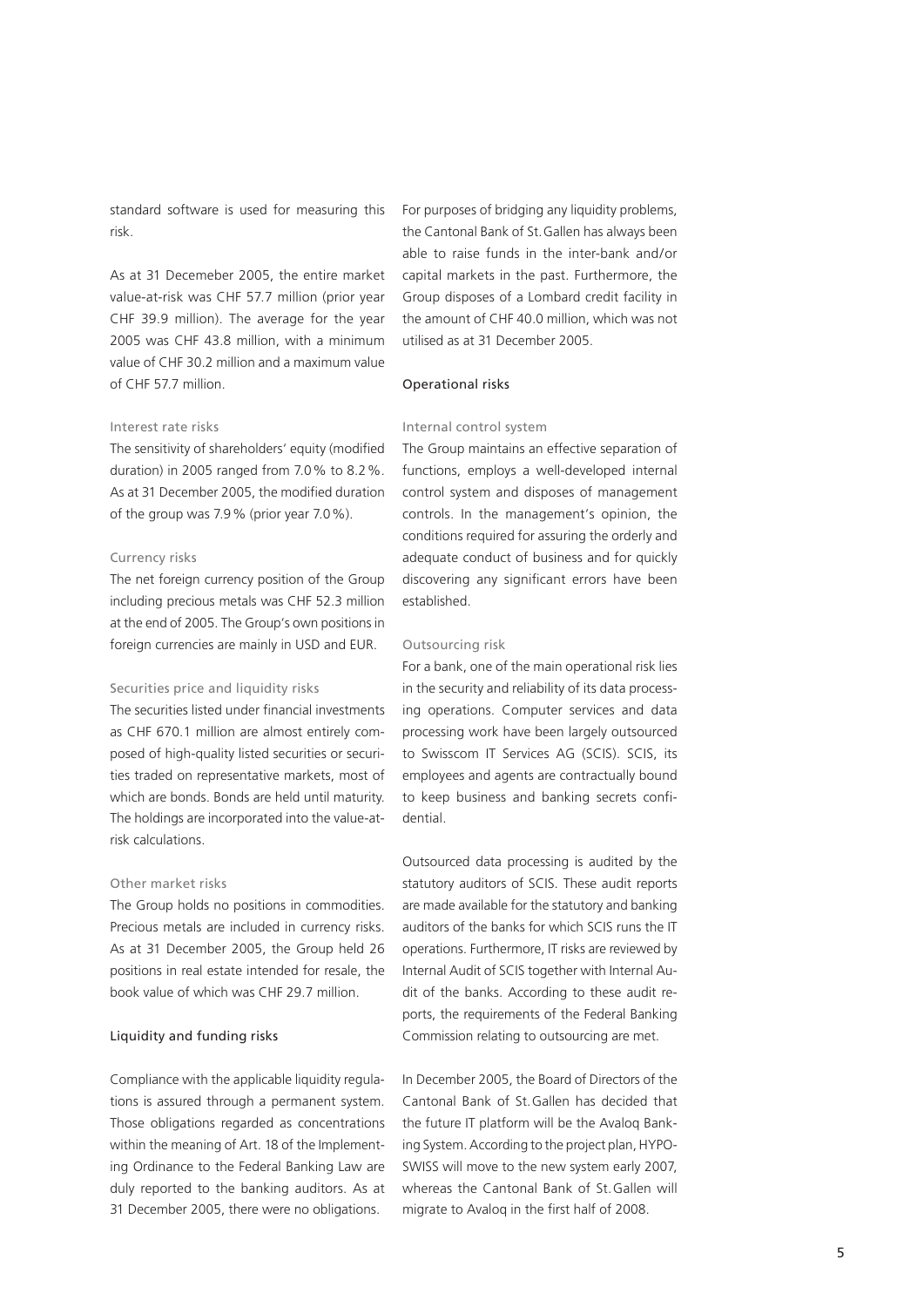# Group Key Figures

| INCOME STATEMENT in CHF 000s                             | 2005          | 2004          | 2003          |
|----------------------------------------------------------|---------------|---------------|---------------|
| Operating income                                         | 533 163       | 451 984       | 457 054       |
| Administrative expenses                                  | (242897)      | (236932)      | (249977)      |
| Operating profit (interim result)                        | 235 973       | 162 741       | 141 895       |
| Group net profit                                         | 168 302       | 114881        | 104 685       |
| <b>SGKB SHARE in CHF</b>                                 |               |               |               |
| Earnings per share                                       | 30.99         | 22.91         | 21.00         |
| Dividend paid out resp. proposed                         | 13.00         | 9.00          | 8.50          |
| Share price as at Dec. 31                                | 390.00        | 285.00        | 233.25        |
| Stockmarket capitalization as at Dec. 31 (CHF billion)   | 2 173.60      | 1453.10       | 1 166.30      |
| <b>KEY FIGURES</b>                                       |               |               |               |
| Return on equity, pre-tax (basis: operating profit)      | 17.1%         | 13.6%         | 12.8%         |
| Return on equity, after tax (basis: group net profit)    | 12.2%         | 9.6%          | 9.5%          |
| Cost/income-ratio including depreciation on fixed assets | 48.2%         | 55.6%         | 58.1%         |
| BALANCE SHEET in CHF 000s                                | Dec. 31, 2005 | Dec. 31, 2004 | Dec. 31, 2003 |
| Loans to customers                                       | 16 435 880    | 16 002 915    | 15 911 512    |
| Customer funds                                           | 10 959 905    | 10 332 968    | 10 536 306    |
| Balance sheet total                                      | 19 117 331    | 18 553 653    | 18 912 789    |
| Shareholders' equity                                     | 1561681       | 1 308 764     | 1 181 192     |
| <b>EQUITY KEY FIGURES</b>                                |               |               |               |
| BIS ratio tier 1                                         | 13.5%         | 11.3%         | 9.8%          |
| BIS ratio tier 2                                         | 14.5%         | 12.7%         | 11.4%         |
| Excess capital ratio (CH standard)                       | 75.9%         | 52.5%         | 35.8%         |
| Shareholders' equity in % of balance sheet total         | 8.2%          | 7.0%          | 6.3%          |
| FUNDS UNDER MANAGEMENT in CHF 000s                       |               |               |               |
| Funds under management                                   | 30 768 851    | 26 482 420    | 25 311 915    |
| HEADCOUNT                                                |               |               |               |
| Full-time equivalents <sup>1</sup>                       | 957           | 967           | 1 0 0 3       |
| <b>MOODY'S RATING</b>                                    |               |               |               |
| Senior unsecured domestic currency                       | Aa1           | Aa1           | Aa1           |
| Bank deposits                                            | $Aa1/P-1$     | Aa1/P-1       | Aa1/P-1       |
| Bank financial strength                                  | $\mathsf B$   | B             | B             |
|                                                          |               |               |               |

<sup>1</sup> Apprentices calculated at 50%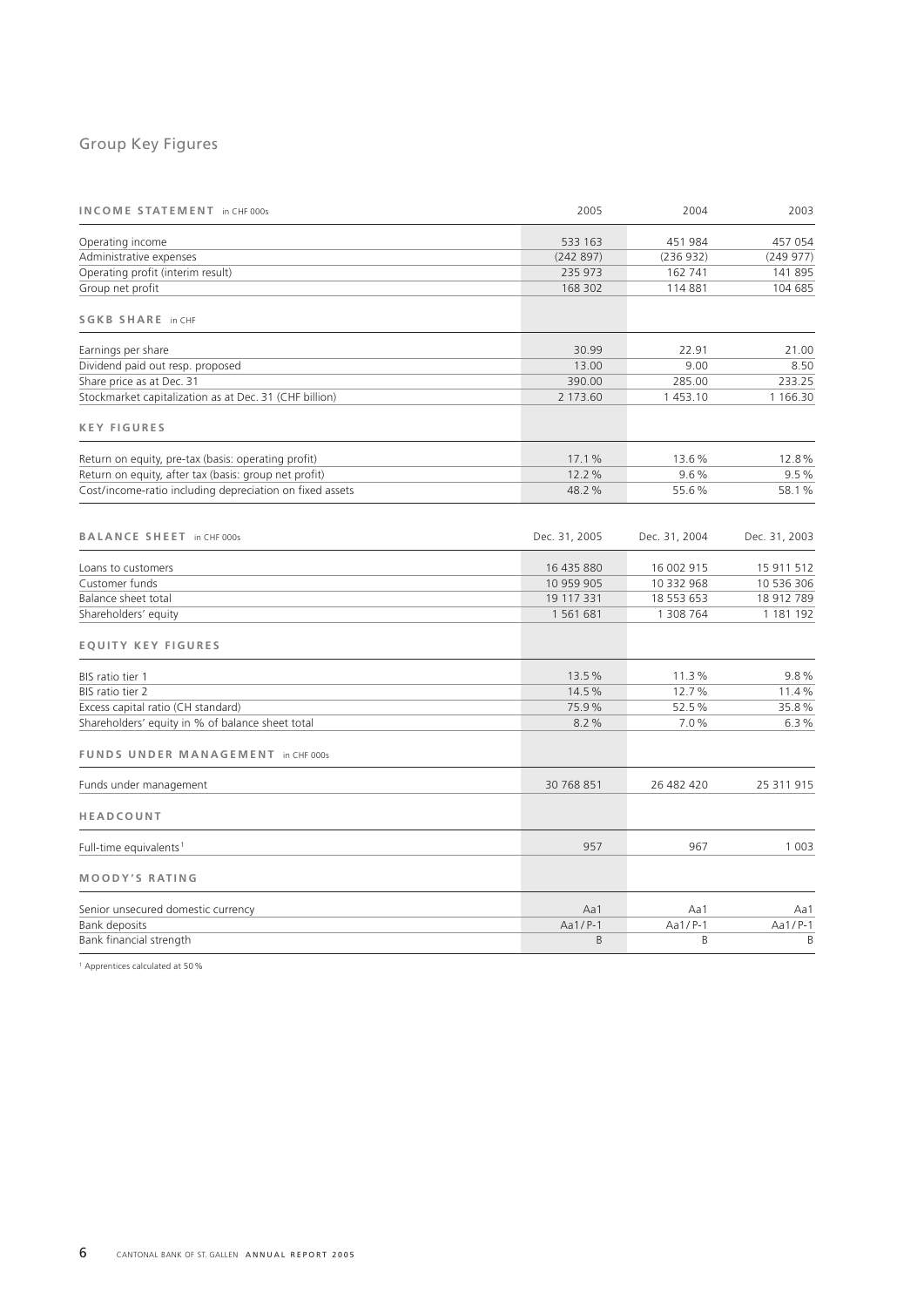# Group Balance Sheet

| ASSETS in CHF 000s                                | Dec. 31, 2005 | in %  | Dec. 31, 2004 | in $%$ | Change   | in $%$ |
|---------------------------------------------------|---------------|-------|---------------|--------|----------|--------|
| Liquid funds                                      | 119 350       | 0.6   | 147 514       | 0.8    | (28164)  | (19.1) |
| Receivables from money market instruments         | 343 071       | 1.8   | 291 217       | 1.6    | 51854    | 17.8   |
| Due from banks                                    | 1011850       | 5.3   | 907 287       | 4.9    | 104 563  | 11.5   |
| Due from customers                                | 2 502 392     | 13.1  | 2 437 206     | 13.1   | 65 186   | 2.7    |
| Mortgage loans                                    | 13 933 488    | 72.9  | 13 565 709    | 73.1   | 367 779  | 2.7    |
| Total loans to customers                          | 16 435 880    | 86.0  | 16 002 915    | 86.2   | 432 965  | 2.7    |
| Securities and precious metals trading portfolios | 48 994        | 0.3   | 26 181        | 0.1    | 22 813   | 87.1   |
| <b>Financial investments</b>                      | 699 815       | 3.7   | 725 792       | 3.9    | (25977)  | (3.6)  |
| Non-consolidated participations                   | 21 213        | 0.1   | 21846         | 0.1    | (633)    | (2.9)  |
| Fixed assets                                      | 156 938       | 0.8   | 164 008       | 0.9    | (7070)   | (4.3)  |
| Intangibles                                       | 76 305        | 0.4   | 99 784        | 0.6    | (23 479) | (23.5) |
| Accrued income and prepaid expenses               | 84 400        | 0.4   | 82 178        | 0.4    | 2 2 2 2  | 2.7    |
| Other assets                                      | 119 515       | 0.6   | 84 931        | 0.5    | 34 5 84  | 40.7   |
| <b>Total assets</b>                               | 19 117 331    | 100.0 | 18 553 653    | 100.0  | 563 678  | 3.0    |
| Of which:                                         |               |       |               |        |          |        |
| - Total subordinated amounts receivable           | 1 5 7 5       |       | 0             |        | 1575     | 100.0  |
| - Total due from non-consolidated                 |               |       |               |        |          |        |
| participations                                    | 128 150       |       | 86 458        |        | 41 692   | 48.2   |
| - Total due from the Canton of St. Gallen         | $\mathbf{0}$  |       | $\Omega$      |        | $\Omega$ | 0.0    |

## **L I A B I L I T I E S** in CHF 000s

| Due to money market instruments          | 206           | 0.0   | 210           | 0.0   | (4)          | (1.9)   |
|------------------------------------------|---------------|-------|---------------|-------|--------------|---------|
| Due to banks                             | 822 460       | 4.3   | 837 249       | 4.5   | (14789)      | (1.8)   |
| Due to customers in savings and deposits | 6 523 200     | 34.1  | 6 411 343     | 34.6  | 111857       | 1.7     |
| Other due to customers                   | 3 8 1 8 5 7 9 | 20.0  | 3 2 5 1 0 2 2 | 17.5  | 567 557      | 17.5    |
| Medium-term notes                        | 618 126       | 3.2   | 670 603       | 3.6   | (52 477)     | (7.8)   |
| Total customer funds                     | 10 959 905    | 57.3  | 10 332 968    | 55.7  | 626 937      | 6.1     |
| Debt and loans secured by mortgages      | 5 263 935     | 27.5  | 5 539 040     | 29.9  | (275 105)    | (5.0)   |
| Accrued expenses and deferred income     | 180 446       | 0.9   | 190 366       | 1.0   | (9920)       | (5.2)   |
| Other liabilities                        | 128 739       | 0.7   | 128 932       | 0.7   | (193)        | (0.1)   |
| Valuation adjustments and provisions     | 199 959       | 1.1   | 216 124       | 1.2   | (16165)      | (7.5)   |
| Reserves for general banking risks       | 61 000        | 0.3   | 34 000        | 0.2   | 27 000       | 79.4    |
| Share capital                            | 557 343       | 2.9   | 509 856       | 2.7   | 47 487       | 9.3     |
| Capital reserve                          | 82 810        | 0.4   | 20 364        | 0.1   | 62 446       | 306.6   |
| Profit reserve                           | 702 155       | 3.7   | 633 162       | 3.4   | 68 993       | 10.9    |
| less treasury shares                     | (9929)        | 0.0   | (3499)        | 0.0   | (6430)       | (183.8) |
| Group net profit                         | 168 302       | 0.9   | 114 881       | 0.6   | 53 4 21      | 46.5    |
| Total shareholders' equity               | 1 561 681     | 8.2   | 1 308 764     | 7.0   | 252 917      | 19.3    |
| <b>Total liabilities</b>                 | 19 117 331    | 100.0 | 18 553 653    | 100.0 | 563 678      | 3.0     |
| Of which:                                |               |       |               |       |              |         |
| - Total subordinated amounts payable     | 260 000       |       | 260 000       |       | $\mathbf{0}$ | 0.0     |
| - Total due to non-consolidated          |               |       |               |       |              |         |
| participations                           | 1 176 938     |       | 1 263 062     |       | (86 124)     | (6.8)   |
| - Total due to the Canton of St. Gallen  | 377856        |       | 59 286        |       | 318 570      | 537.3   |

## O F F - B A L A N C E - S H E E T T R A N S A C T I O N S in CHF 000s

| Contingent liabilities                             | 286 021   | 164 450   | 121 571 | 73.9   |
|----------------------------------------------------|-----------|-----------|---------|--------|
| Irrevocable commitments                            | 175 943   | 105 815   | 70 128  | 66.3   |
| Liabilities for calls on shares and other equities | 40 411    | 40 411    |         | 0.0    |
| Derivative financial instruments:                  |           |           |         |        |
| - Contract volume                                  | 5 136 411 | 4 623 229 | 513 182 | 11.1   |
| - Positive replacement values                      | 69 784    | 64 7 65   | 5019    | 7.7    |
| - Negative replacement values                      | 35 860    | 48 875    | (13015) | (26.6) |
| Fiduciary transactions                             | 2 131 622 | 1 559 335 | 572 287 | 36.7   |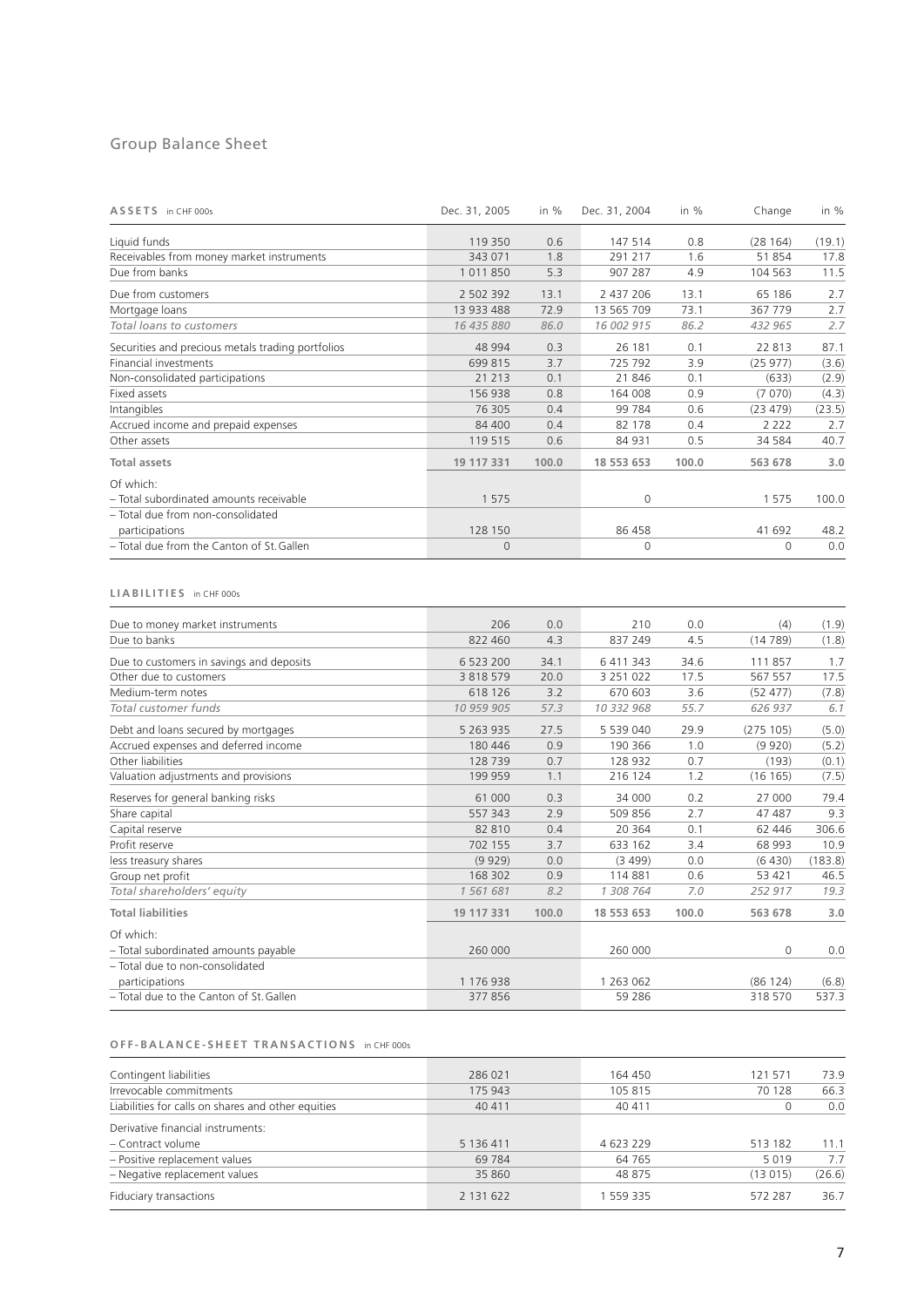# Group Income Statement

| in CHF 000s                                                    | 2005     | 2004      | Change   | in %   |
|----------------------------------------------------------------|----------|-----------|----------|--------|
| Interest and discount income                                   | 532 684  | 516 306   | 16 378   | 3.2    |
| Interest and dividend income on trading portfolios             | 722      | 252       | 470      | 186.5  |
| Interest and dividend income on financial investments          | 19446    | 19 111    | 335      | 1.8    |
| Interest expenses                                              | (249990) | (264791)  | 14 801   | 5.6    |
| Net interest income                                            | 302 862  | 270878    | 31 984   | 11.8   |
| Commission income from lending activities                      | 1925     | 1766      | 159      | 9.0    |
| Commission income from securities and investment activities    | 175 037  | 140 914   | 34 1 23  | 24.2   |
| Commission income from other service fee activities            | 18 2 66  | 18 3 8 3  | (117)    | (0.6)  |
| Commission expenses                                            | (10474)  | (8794)    | (1680)   | (19.1) |
| Net fee and commission income                                  | 184 754  | 152 269   | 32 485   | 21.3   |
| Net trading income                                             | 39 383   | 27887     | 11496    | 41.2   |
| Results from the sale of financial investments                 | 1823     | 1718      | 105      | 6.1    |
| Income from non-consolidated participations                    | 1451     | 1644      | (193)    | (11.7) |
| Results from real estate                                       | 1444     | 1 2 3 2   | 212      | 17.2   |
| Other ordinary income                                          | 4 3 5 3  | 1 3 3 6   | 3017     | 225.8  |
| Other ordinary expenses                                        | (2907)   | (4980)    | 2 0 7 3  | 41.6   |
| Net other income                                               | 6 1 6 4  | 950       | 5214     | 548.8  |
| <b>Operating income</b>                                        | 533 163  | 451 984   | 81 179   | 18.0   |
| Personnel expenses                                             | (145012) | (130817)  | (14195)  | (10.9) |
| Other operating expenses                                       | (97885)  | (106 115) | 8 2 3 0  | 7.8    |
| Administrative expenses                                        | (242897) | (236932)  | (5965)   | (2.5)  |
| <b>Gross profit</b>                                            | 290 266  | 215 052   | 75 214   | 35.0   |
| Depreciation and write-offs on fixed assets and participations | (14972)  | (14682)   | (290)    | (2.0)  |
| Depreciation of intangibles                                    | (23 479) | (23 479)  | $\Omega$ | 0.0    |
| Valuation adjustments, provisions and losses                   | (15842)  | (14150)   | (1692)   | (12.0) |
| Operating profit (interim result)                              | 235 973  | 162 741   | 73 232   | 45.0   |
| Extraordinary income                                           | 1 2 8 5  | 22 2 9 6  | (21011)  | (94.2) |
| Extraordinary expenses                                         | (27001)  | (34727)   | 7726     | 22.2   |
| of which creation of reserves for general banking risks        | (27000)  | (34000)   | 7000     | 20.6   |
| Group profit before taxes                                      | 210 257  | 150 310   | 59 947   | 39.9   |
| Taxes                                                          | (41955)  | (35 429)  | (6526)   | (18.4) |
| Group net profit                                               | 168 302  | 114881    | 53 4 21  | 46.5   |

## Divisional Accounts

| Divisional Accounts                                 |               | <b>Retail and</b>  |               |                        |          |                         |            |         |  |
|-----------------------------------------------------|---------------|--------------------|---------------|------------------------|----------|-------------------------|------------|---------|--|
|                                                     |               | commercial banking |               | <b>Private Banking</b> |          | <b>Corporate Center</b> |            | Group   |  |
| in CHF 000s/Change in % compared to prior year      | 2005          | Change             | 2005          | Change                 | 2005     | Change                  | 2005       | Change  |  |
| Operating income                                    | 259819        | 4.7                | 192 562       | 23.5                   | 80 782   | 68.5                    | 533 163    | 18.0    |  |
| Administrative expenses                             | (139 214)     | 6.4                | (79600)       | (7.2)                  | (24083)  | (73.6)                  | (242897)   | (2.5)   |  |
| Gross profit                                        | 120 605       | 21.4               | 112 962       | 38.4                   | 56 699   | 66.5                    | 290 266    | 35.0    |  |
| Depreciation and write-offs on                      |               |                    |               |                        |          |                         |            |         |  |
| fixed assets and intangibles                        | $\Omega$      | 0.0                | (3618)        | 16.9                   | (34833)  | (3.0)                   | (38451)    | (0.8)   |  |
| Valuation adjustments, provisions and losses        | (8894)        | 13.1               | (597)         | 16.4                   | (6351)   | (98.2)                  | (15842)    | (12.0)  |  |
| Operating profit (interim result)                   | 111 711       | 25.3               | 108 747       | 42.1                   | 15 515   | 625.9                   | 235 973    | 45.0    |  |
| Extraordinary income, net                           | $\Omega$      | 0.0                | (11000)       | (100.0)                | (14716)  | (18.4)                  | (25716)    | (106.9) |  |
| Taxes                                               | (17644)       | (3.1)              | (19870)       | (18.6)                 | (4441)   | (183.0)                 | (41955)    | (18.4)  |  |
| Group net profit                                    | 94 067        | 30.6               | 77877         | 30.2                   | (3642)   | 78.5                    | 168 302    | 46.5    |  |
| Other data                                          |               |                    |               |                        |          |                         |            |         |  |
| Loans to customers                                  | 15 025 711    | 1.1                | 1 410 169     | 22.9                   | $\Omega$ | 0.0                     | 16 435 880 | 2.7     |  |
| Customer funds                                      | 7 900 946     | 5.2                | 3 0 5 8 9 5 9 | 8.4                    | $\Omega$ | 0.0                     | 10 959 905 | 6.1     |  |
| Funds under Management                              | 8 9 6 1 1 7 2 | 7.0                | 21 807 679    | 20.5                   | 0        | 0.0                     | 30 768 851 | 16.2    |  |
| Headcount (in accordance with RRV-EBK) <sup>1</sup> | 486           | (0.8)              | 217           | (0.9)                  | 254      | (1.6)                   | 957        | (1.0)   |  |
| Cost/income-ratio including depreciation            | 53.6%         | (10.7)             | 43.2%         | (14.3)                 | n/a      | n/a                     | 48.2%      | (13.3)  |  |

<sup>1</sup> Full-time equivalents; apprentices calculated at 50%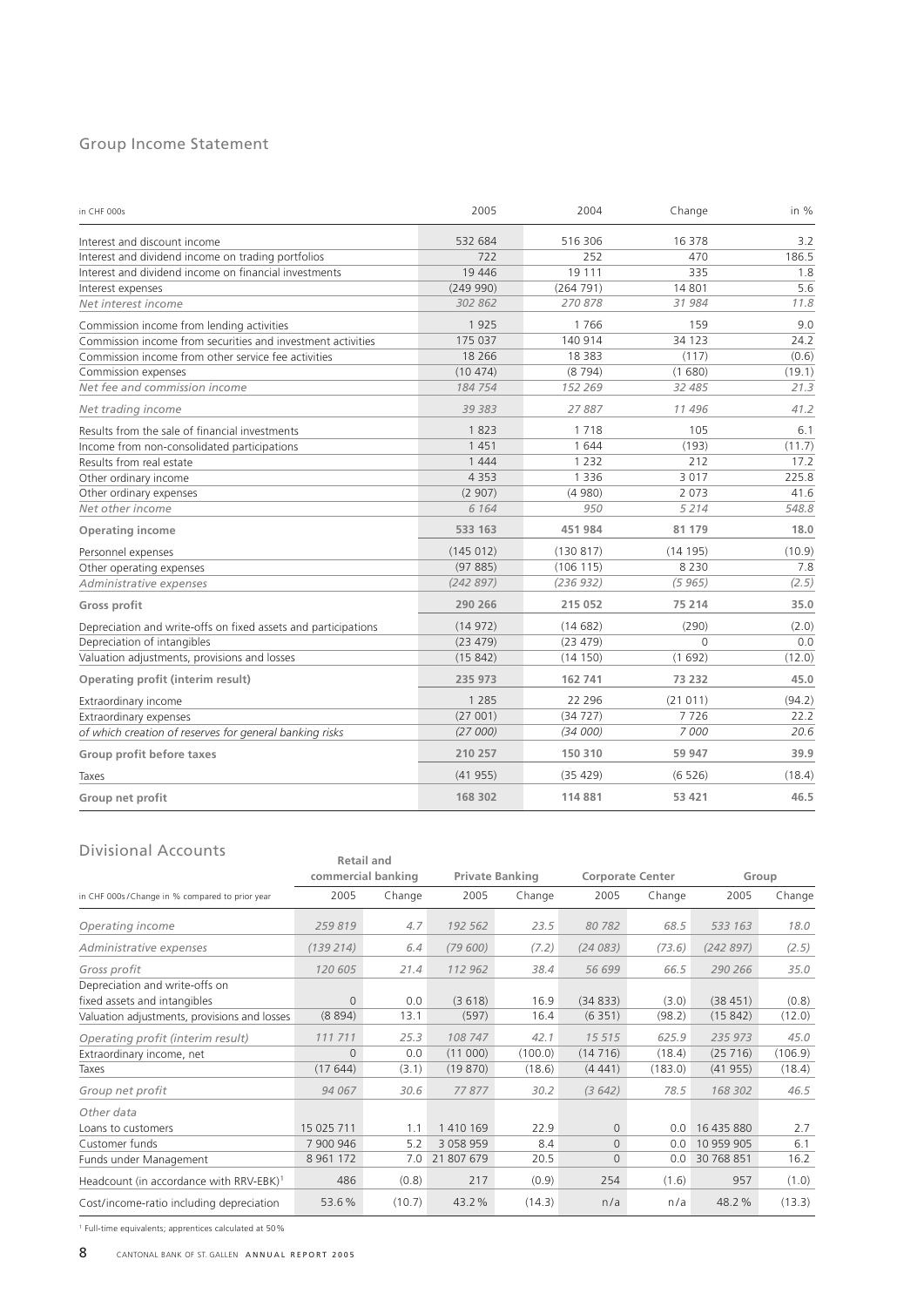|                                                            |         |         |         |               | Reserves for  | Group net |           |
|------------------------------------------------------------|---------|---------|---------|---------------|---------------|-----------|-----------|
|                                                            | Share   | Capital | Profit  | Less treasury | general       | profit of |           |
| STATEMENT OF EQUITY in CHF 000s                            | Capital | reserve | reserve | shares        | banking risks | the year  | Total     |
| Equity at January 1, 2003                                  | 500 000 | 4823    | 512 030 |               |               | 99 185    | 1 116 038 |
| Dividend                                                   |         | 70      |         |               |               | (40000)   | (39930)   |
| Allocation to reserves                                     |         |         | 59 185  |               |               | (59185)   | $\Omega$  |
| Premium from initial consolidation                         |         | 1 0 3 1 |         |               |               |           | 1 0 3 1   |
| Issuance of options rights                                 |         |         | 250     |               |               |           | 250       |
| Acquisition of treasury shares                             |         |         |         | (23 295)      |               |           | (23 295)  |
| Disposal of treasury shares                                |         |         |         | 21917         |               |           | 21 917    |
| Valuation gains on treasury shares                         |         | 496     |         |               |               |           | 496       |
| Group net profit                                           |         |         |         |               |               | 104 685   | 104 685   |
| Total equity at December 31, 2003                          | 500 000 | 6 4 2 0 | 571 465 | (1378)        | $\mathbf 0$   | 104 685   | 1 181 192 |
| Capital increases                                          | 9856    | 12 579  |         |               |               |           | 22 4 35   |
| Dividend                                                   |         | 114     |         |               |               | (42626)   | (42 512)  |
| Allocation to reserves                                     |         | 362     | 61 697  |               |               | (62 059)  | $\Omega$  |
| Premium from initial consolidation                         |         | 55      |         |               |               |           | 55        |
| Issuance of options rights                                 |         | 582     |         |               |               |           | 582       |
| Acquisition of treasury shares                             |         |         |         | (22 287)      |               |           | (22 287)  |
| Disposal of treasury shares                                |         |         |         | 20 16 6       |               |           | 20 16 6   |
| Valuation gains on treasury shares                         |         | 252     |         |               |               |           | 252       |
| Allocation                                                 |         |         |         |               | 34 000        |           | 34 000    |
| Group net profit                                           |         |         |         |               |               | 114 881   | 114 881   |
| Total equity at December 31, 2004                          | 509 856 | 20 364  | 633 162 | (3499)        | 34 000        | 114 881   | 1 308 764 |
| Capital increases                                          | 47 487  | 62 187  |         |               |               |           | 109 674   |
| Dividend                                                   |         | 11      |         |               |               | (4588)    | (45877)   |
| Allocation to reserves                                     |         |         | 68 993  |               |               | (68993)   | $\Omega$  |
| Transfer of accrual for option rights to other liabilities |         | (953)   |         |               |               |           | (953)     |
| Acquisition of treasury shares                             |         |         |         | (38566)       |               |           | (38566)   |
| Disposal of treasury shares                                |         |         |         | 32 136        |               |           | 32 136    |
| Valuation gains on treasury shares                         |         | 1 2 0 1 |         |               |               |           | 1 2 0 1   |
| Allocation                                                 |         |         |         |               | 27 000        |           | 27 000    |
| Group net profit                                           |         |         |         |               |               | 168 302   | 168 302   |
| Total equity at December 31, 2005                          | 557 343 | 82 810  | 702 155 | (9929)        | 61 000        | 168 302   | 1561681   |
| Reserves not subject to profit distribution                |         | 2005    |         | 2004          |               | 2003      |           |

|                                                                | .       | $-11111$ | ----    |
|----------------------------------------------------------------|---------|----------|---------|
| Statutory or legal reserves not subject to profit distribution | 212 516 | 146 129  | 104 610 |

|                                            |                  | Dec. 31, 2005       |                                    |                  | Dec. 31, 2004       |                                    |
|--------------------------------------------|------------------|---------------------|------------------------------------|------------------|---------------------|------------------------------------|
| SHARE CAPITAL in CHF 000s                  | Nominal<br>value | Number of<br>shares | Capital<br>subject to<br>dividends | Nominal<br>value | Number of<br>shares | Capital<br>subject to<br>dividends |
| Share capital                              |                  |                     |                                    |                  |                     |                                    |
| Registered shares (nom. CHF 100 per share) | 557 343          | 5 5 7 3 4 2 6       | 557 343                            | 509 856          | 5 0 9 8 5 6 1       | 509 856                            |
| Total share capital                        | 557 343          | 5 573 426           | 557 343                            | 509 856          | 5 0 9 8 5 6 1       | 509 856                            |
| Authorized share capital                   | $\overline{0}$   |                     |                                    | 0                |                     |                                    |
| - of which realized capital increases      | none             |                     |                                    | none             |                     |                                    |
| Conditional share capital                  |                  |                     |                                    |                  |                     |                                    |
| $-$ January 1                              | 60 144           | 601 439             |                                    | 70 000           | 700 000             |                                    |
| - of which realized capital increases      | 47 487           | 474 865             |                                    | 9856             | 98 561              |                                    |

As of 1 January 2005, the qualified share capital amounted to a total of CHF 60.1 million of which CHF 47.5 million were reserved for the convertible bond,<br>which was exercised as of 10 May 2005. Accordingly, the qualified

| SIGNIFICANT SHAREHOLDERS                   |               |         |               |        |
|--------------------------------------------|---------------|---------|---------------|--------|
| AND GROUPS OF SHAREHOLDERS WITH            | Dec. 31, 2005 |         | Dec. 31, 2004 |        |
| POOLED VOTING RIGHTS in CHF 000s           | Nominal       | in $\%$ | Nominal       | in $%$ |
| With voting rights<br>Canton of St. Gallen | 305 565       | 54.8    | 305 556       | 59.9   |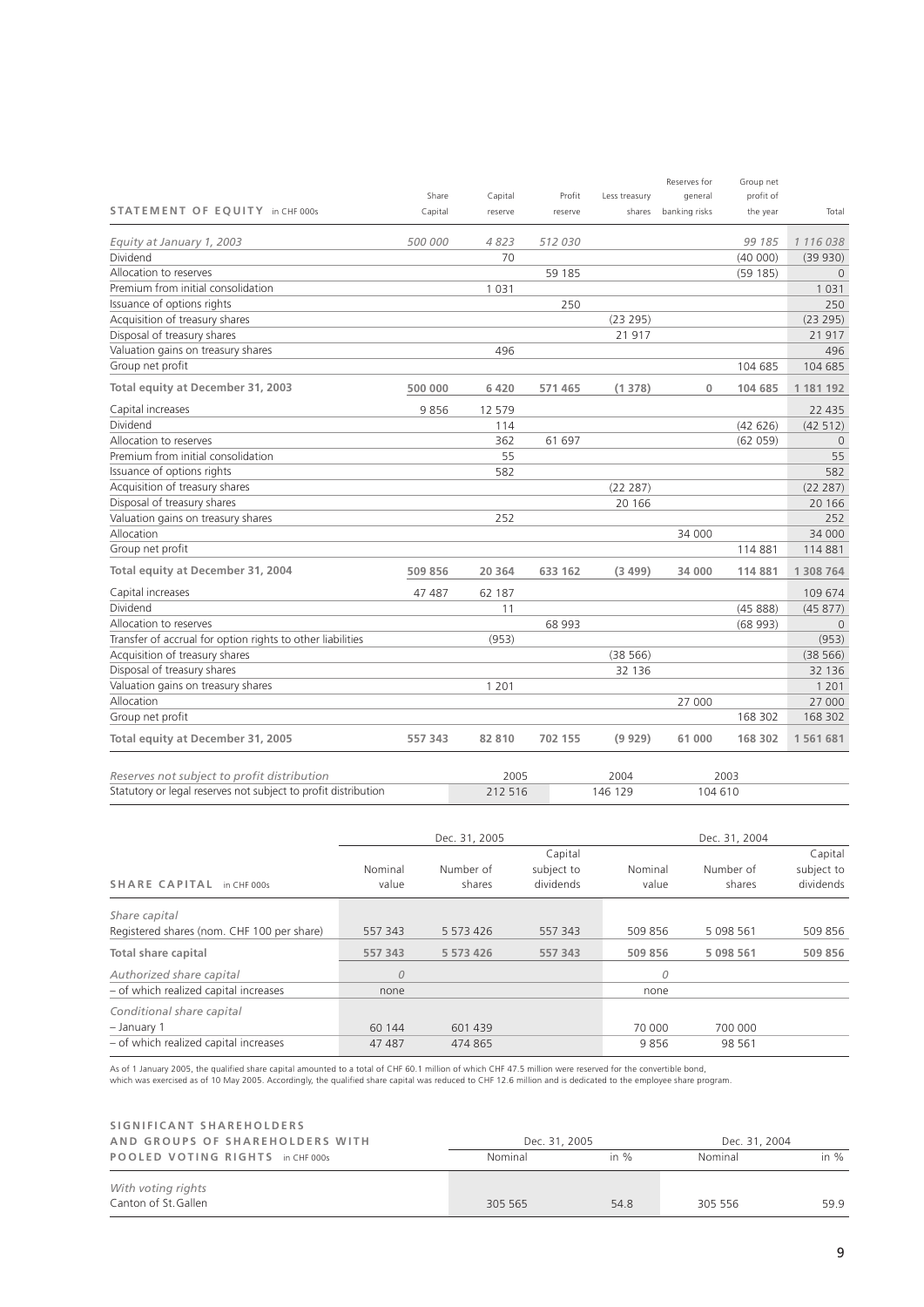| <b>SUMMARY OF COLLATERALS in CHF 000s</b>          |               | Mortgage collateral | Other collateral | Without collateral <sup>1</sup> | Total      |
|----------------------------------------------------|---------------|---------------------|------------------|---------------------------------|------------|
| Loans to customers                                 |               |                     |                  |                                 |            |
| Due from customers                                 |               | 141 569             | 1 009 517        | 1 351 306                       | 2 502 392  |
| Mortgage loans                                     |               |                     |                  |                                 |            |
| - residential real estate                          |               | 11 282 722          | 0                | 36 849                          | 11 319 571 |
| - office and business buildings                    |               | 1 175 477           | 0                | 32 008                          | 1 207 485  |
| $-$ trade and industry                             |               | 1059380             | $\Omega$         | 34 472                          | 1 093 852  |
| - other                                            |               | 298 019             | 657              | 13 904                          | 312 580    |
| <b>Total loans to customers</b>                    | Dec. 31, 2005 | 13 957 167          | 1010174          | 1468539                         | 16 435 880 |
|                                                    | Dec. 31, 2004 | 13 581 368          | 777 704          | 1 643 843                       | 16 002 915 |
| Off-balance sheet transactions                     |               |                     |                  |                                 |            |
| Contingent liabilities                             |               | 28 2 3 5            | 126 578          | 131 208                         | 286 021    |
| Irrevocable commitments                            |               | 0                   | 0                | 175 943                         | 175 943    |
| Liabilities for calls on shares and other equities |               | 0                   | 0                | 40 411                          | 40 411     |
| <b>Total off-balance sheet</b>                     | Dec. 31, 2005 | 28 235              | 126 578          | 347 562                         | 502 375    |
|                                                    | Dec. 31, 2004 | 28 5 5 8            | 59 909           | 222 209                         | 310 676    |

<sup>1</sup> including mortgage loans with provisions

| IMPAIRED LOANS in CHF 000s |               | Total impaired<br>loans, gross | Estimated<br>proceeds from<br>liquidation | Total impaired<br>loans, net | Individual<br>provisions |
|----------------------------|---------------|--------------------------------|-------------------------------------------|------------------------------|--------------------------|
| Impaired loans             | Dec. 31, 2005 | 720 358                        | (538410)                                  | 181948                       | 180 591                  |
|                            | Dec. 31, 2004 | 733 600                        | (525 593)                                 | 208 007                      | 204 579                  |

| NON-PERFORMING LOANS in CHF 000s                        | Dec. 31, 2005 | Dec. 31, 2004 | Change  | in $%$ |
|---------------------------------------------------------|---------------|---------------|---------|--------|
| Total non-performing loans                              | 82 175        | 129 672       | (47497) | (36.6) |
| Non-performing loans are a component of impaired loans. |               |               |         |        |

# **VALUATION ADJUSTMENTS AND**

| VALUATION ADJUSTMENTS AND                                       |               |               |         |        |
|-----------------------------------------------------------------|---------------|---------------|---------|--------|
| PROVISIONS FOR CREDIT RISK in CHF 000s                          | Dec. 31, 2005 | Dec. 31, 2004 | Change  | in $%$ |
|                                                                 |               |               |         |        |
| Valuation adjustments and provisions for credit risk (capital)  | 176 322       | 197 394       | (21072) | (10.7) |
| Valuation adjustments and provisions for credit risk (interest) | 4 2 6 9       | 7 1 8 5       | (2916)  | (40.6) |
| <b>Total provisions</b>                                         | 180 591       | 204 579       | (23988) | (11.7) |
| Valuation adjustments and provisions for credit risk (capital)  |               |               |         |        |
| in % of loans to customers                                      | 1.07%         | 1.23%         |         | (13.0) |
| Non-performing loans in % of loans to customers                 | 0.50%         | 0.81%         |         | (38.3) |
| Rate of capital provisions <sup>1</sup>                         | 0.05%         | $0.06\%$      |         | (16.7) |

<sup>1</sup> New valuation adjustments and provisions for credit risk (capital) in % of average loans to customers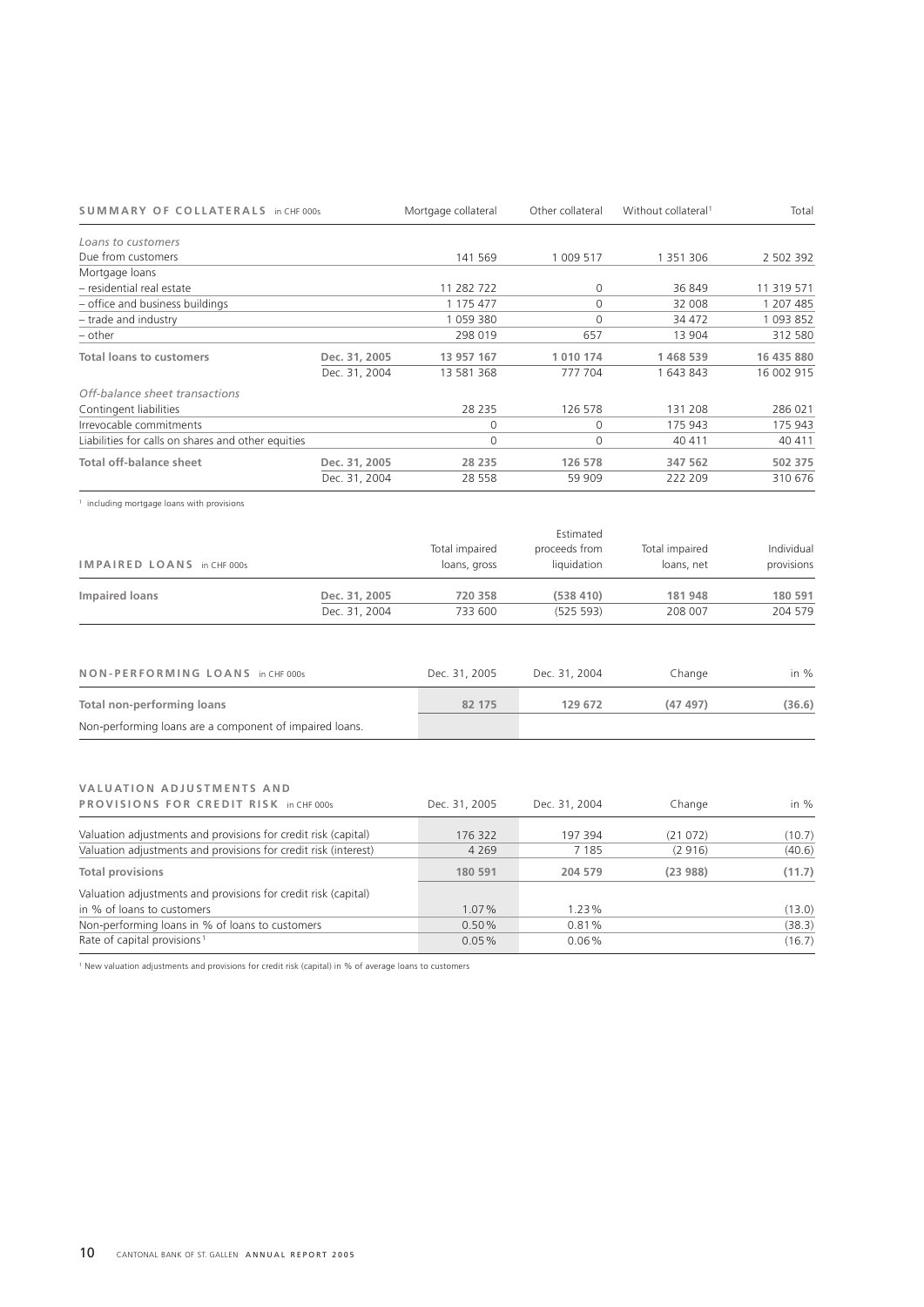| <b>VALUATION ADJUSTMENTS</b><br>AND PROVISIONS/RESERVES FOR      |               |               |            |                         | Doubtful interest, | New creation to<br>the debit of the |               | Redemption in<br>favour of the in- |               |
|------------------------------------------------------------------|---------------|---------------|------------|-------------------------|--------------------|-------------------------------------|---------------|------------------------------------|---------------|
| GENERAL BANKING RISKS in CHF 000s                                |               | Dec. 31, 2004 |            | Usage                   | recoveries         | income statement                    |               | come statement                     | Dec. 31, 2005 |
| Valuation adjustments and provisions                             |               |               |            |                         | 1873               |                                     |               |                                    |               |
| for credit risk                                                  |               | 204 579       |            | (33736)                 |                    | 38 117                              |               | (30242)                            | 180 591       |
| Valuation adjustments and provisions<br>for other business risks |               |               | 6 2 1 9    | (1 225)                 | 123                | 7 5 4 5                             |               | (20)                               | 12 642        |
| Total                                                            |               | 210798        |            | (34961)                 | 1996               | 45 662                              |               | (30 262)                           | 193 233       |
| Provision for deferred taxes                                     |               |               | 5 3 2 6    | 0                       | $\mathbf{0}$       | 1600                                |               |                                    | 6726          |
|                                                                  |               |               |            |                         |                    |                                     |               | (200)                              |               |
| <b>Total valuation adjustments</b><br>and provisions             |               | 216 124       |            | (34961)                 | 1996               | 47 262                              |               | (30462)                            | 199 959       |
|                                                                  |               |               |            |                         |                    |                                     |               |                                    |               |
| Total reserves for general banking risks                         |               | 34 000        |            | $\bf 0$                 | $\mathbf{0}$       | 27 000                              |               | 0                                  | 61 000        |
| <b>MATURITY STRUCTURE OF</b>                                     |               |               |            |                         |                    |                                     |               |                                    |               |
| <b>CURRENT ASSETS, FINANCIAL</b>                                 |               |               |            |                         |                    | Due within                          |               |                                    |               |
| <b>INVESTMENTS AND LIABILITIES</b>                               |               |               |            | Due within              | Due within         | 12 months                           | Due after     |                                    |               |
| TO THIRD PARTIES in CHF 000s                                     |               | On demand     | Redeemable | 3 months 3 to 12 months |                    | to 5 years                          | 5 years       | Immobilized                        | Total         |
| Current assets                                                   |               |               |            |                         |                    |                                     |               |                                    |               |
| Liquid funds                                                     |               | 119 350       |            |                         |                    |                                     |               |                                    | 119 350       |
| Receivables from money market instruments                        |               | 9978          |            | 269 310                 | 63783              |                                     |               |                                    | 343 071       |
| Due from banks                                                   |               | 353 869       | 366        | 565 775                 | 91 840             |                                     |               |                                    | 1 0 1 1 8 5 0 |
| Due from customers                                               |               | 58 193        | 364 452    | 591 397                 | 438 423            | 851 993                             | 197 934       |                                    | 2 502 392     |
| Mortgage loans                                                   |               | 5 9 4 8       | 1 648 422  | 1 066 886               | 2 077 009          | 8 3 8 3 9 0 0                       | 751 323       |                                    | 13 933 488    |
| Securities and precious metals                                   |               |               |            |                         |                    |                                     |               |                                    |               |
| trading portfolios                                               |               | 48 994        |            |                         |                    |                                     |               |                                    | 48 994        |
| Financial investments                                            |               | 13 5 8 4      |            | 60 010                  | 100 083            | 245 901                             | 250 549       | 29 688                             | 699 815       |
| Total                                                            | Dec. 31, 2005 | 609 916       | 2 013 240  | 2 553 378               | 2 771 138          | 9 481 794                           | 1 199 806     | 29 688                             | 18 658 960    |
|                                                                  | Dec. 31, 2004 | 521 204       | 2728887    | 1812931                 | 2 353 423          | 9 698 532                           | 940 520       | 45 409                             | 18 100 906    |
| Liabilities                                                      |               |               |            |                         |                    |                                     |               |                                    |               |
| Due to money market instruments                                  |               | 206           |            |                         |                    |                                     |               |                                    | 206           |
| Due to banks                                                     |               | 183 341       |            | 357 948                 | 191 171            | 90 000                              |               |                                    | 822 460       |
| Due to customers in savings and deposits                         |               |               | 6 523 200  |                         |                    |                                     |               |                                    | 6 523 200     |
| Other due to customers                                           |               | 2 140 038     | 101 221    | 1 088 926               | 281 994            | 156 400                             | 50 000        |                                    | 3 8 18 5 79   |
| Medium-term notes                                                |               |               |            | 33 499                  | 116 594            | 435 820                             | 32 213        |                                    | 618 126       |
| Debt and loans secured by mortgages                              |               |               |            | 220 000                 | 698 250            | 2 876 685                           | 1 469 000     |                                    | 5 2 6 3 9 3 5 |
| Total                                                            | Dec. 31, 2005 | 2 3 2 3 5 8 5 | 6 624 421  | 1700 373                | 1 288 009          | 3 558 905                           | 1 5 5 1 2 1 3 | 0                                  | 17 046 506    |
|                                                                  | Dec. 31, 2004 | 2 358 832     | 6 576 230  | 1 392 187               | 640 337            | 3739049                             | 2 002 832     | 0                                  | 16 709 467    |
|                                                                  |               |               |            |                         |                    |                                     |               |                                    |               |
| FUNDS UNDER MANAGEMENT in CHF 000s                               |               |               |            | Dec. 31, 2005           |                    | Dec. 31, 2004                       |               | Change                             | in %          |
| Values in investment vehicles managed by the group               |               |               |            | 745 280                 |                    | 478 547                             |               | 266 733                            | 55.7          |
| Values under asset administration mandate                        |               |               |            | 3 511 940               |                    | 2 791 653                           |               | 720 287                            | 25.8          |
| Other customer funds                                             |               |               |            | 27 722 668              |                    | 24 199 563                          | 3 523 105     |                                    | 14.6          |
| Total funds under management (incl. double countings)            |               |               |            | 31 979 888              |                    | 27 469 763                          | 4 510 125     |                                    | 16.4          |
| thereof: double countings                                        |               |               |            | (1 211 037)             |                    | (987 343)                           | (223694)      |                                    | (22.7)        |
| Total funds under management (excl. double countings)            |               |               |            | 30 768 851              |                    | 26 482 420                          | 4 286 431     |                                    | 16.2          |

Funds under management include: – Assets under management – Due to customers in savings and deposits – Medium-term notes Funds under management do not include custody-only values.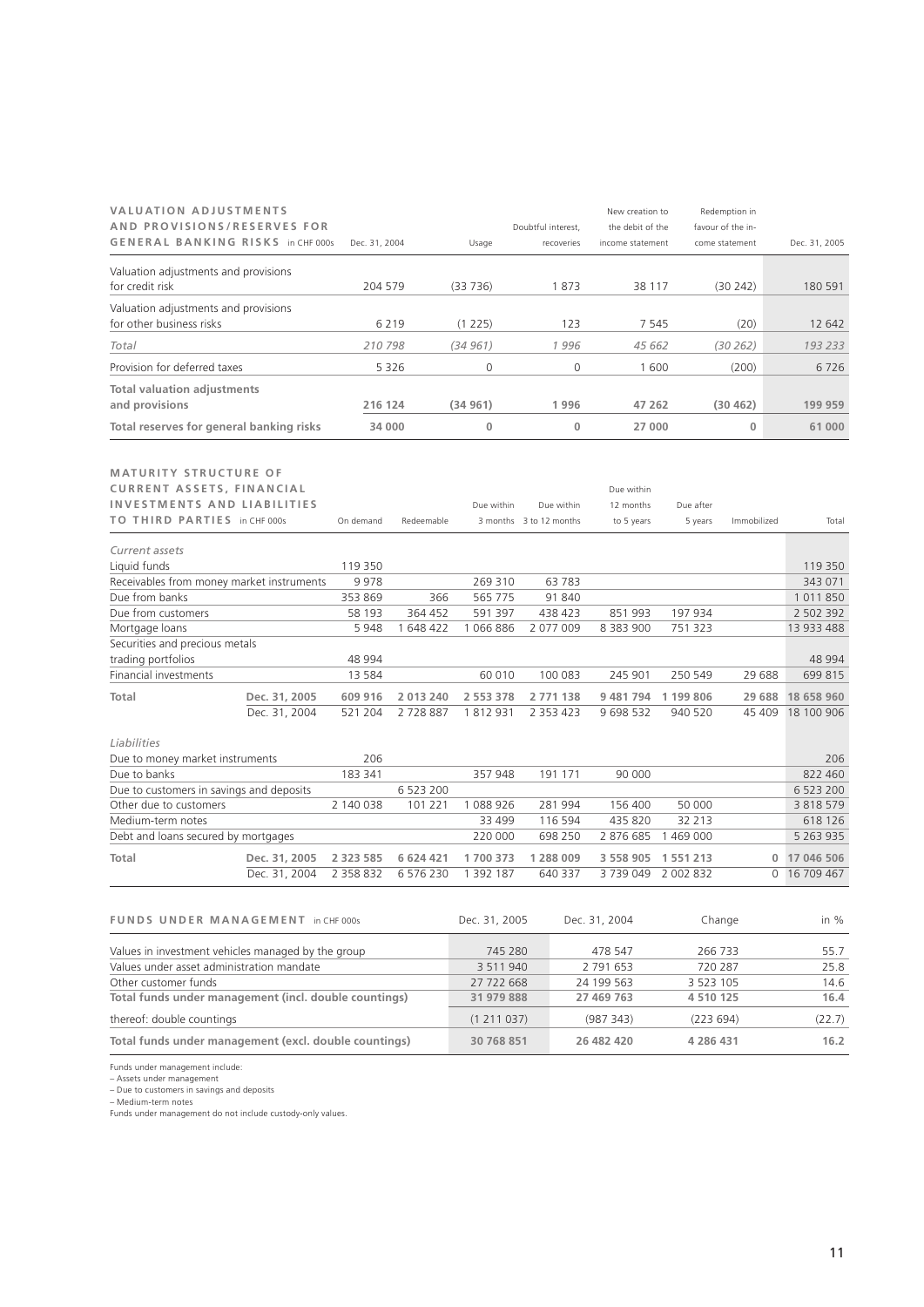## **NOTES TO THE CONSOLIDATED INCOME STATEMENT**

| NET INTEREST INCOME in CHF 000s                          | 2005    | 2004    | Change   | in $%$ |
|----------------------------------------------------------|---------|---------|----------|--------|
| Interest and discount income                             |         |         |          |        |
|                                                          |         |         |          |        |
| Interest income due from banks                           | 15 4 05 | 10 213  | 5 1 9 2  | 50.8   |
| Interest income due from loans to customers              | 493 987 | 509 169 | (15182)  | (3.0)  |
| Other interest, net                                      | 23 29 2 | (3076)  | 26 3 68  | 857.2  |
| Total interest and discount income                       | 532 684 | 516 306 | 16 378   | 3.2    |
| Interest expenses                                        |         |         |          |        |
| Interest expenses due to banks                           | 7 3 4 8 | 6391    | 957      | 15.0   |
| Interest expenses due to customer funds                  | 82 956  | 85 278  | (2 322)  | (2.7)  |
| Interest expenses on debt and loans secured by mortgages | 159 640 | 173 043 | (13 403) | (7.7)  |
| Other interest expenses                                  | 46      | 79      | (33)     | (41.8) |
| Total interest expenses                                  | 249 990 | 264 791 | (14801)  | (5.6)  |
|                                                          |         |         |          |        |

| NET FEE AND COMMISSION INCOME in CHF 000s                   | 2005    | 2004     | Change   | in $%$ |
|-------------------------------------------------------------|---------|----------|----------|--------|
| Commission income from lending activities                   | 1925    | 1766     | 159      | 9.0    |
| Commission income from securities and investment activities | 175 037 | 140 914  | 34 123   | 24.2   |
| - investment funds                                          | 36 915  | 31 664   | 5 2 5 1  | 16.6   |
| - deposit operations                                        | 28 175  | 24 244   | 3931     | 16.2   |
| - brokerage                                                 | 66 7 31 | 50 363   | 16 3 68  | 32.5   |
| - asset administration mandates                             | 33 442  | 26 512   | 6930     | 26.1   |
| – other                                                     | 9 7 7 4 | 8 1 3 1  | 1643     | 20.2   |
| Commission income from other service fee activities         | 18 2 66 | 18 3 8 3 | (117)    | (0.6)  |
| - payment transfer                                          | 5 8 4 1 | 6 5 0 7  | (666)    | (10.2) |
| - safe custody                                              | 811     | 830      | (19)     | (2.3)  |
| - account keeping                                           | 7 5 5 5 | 6862     | 693      | 10.1   |
| - other                                                     | 4059    | 4 1 8 4  | (125)    | (3.0)  |
| Total commission income                                     | 195 228 | 161 063  | 34 1 65  | 21.2   |
| Total commission expenses                                   | (10474) | (8794)   | (1680)   | (19.1) |
| Total                                                       | 184 754 | 152 269  | 32 4 8 5 | 21.3   |

| NET TRADING INCOME in CHF 000s                           | 2005   | 2004    | Change | in $%$ |
|----------------------------------------------------------|--------|---------|--------|--------|
| Foreign exchange and dealings in foreign notes and coins | 33 373 | 24 7 32 | 8641   | 34.9   |
| Precious metal trading                                   | 285    | 265     | 20     | 7.5    |
| Securities trading                                       | 5725   | 2890    | 2835   | 98.1   |
| Total                                                    | 39 383 | 27887   | 11496  | 41.2   |

| PERSONNEL EXPENSES in CHF 000s                  | 2005    | 2004    | Change | in %  |
|-------------------------------------------------|---------|---------|--------|-------|
| Salaries and bonuses                            | 115822  | 107 735 | 8087   | 7.5   |
| Contributions to personnel welfare institutions | 14890   | 8854    | 6036   | 68.2  |
| Other social security benefits                  | 8 0 4 0 | 7 7 3 1 | 309    | 4.0   |
| Other personnel expenses                        | 6 2 6 0 | 6497    | (237)  | (3.6) |
| Total                                           | 145 012 | 130 817 | 14 195 | 10.9  |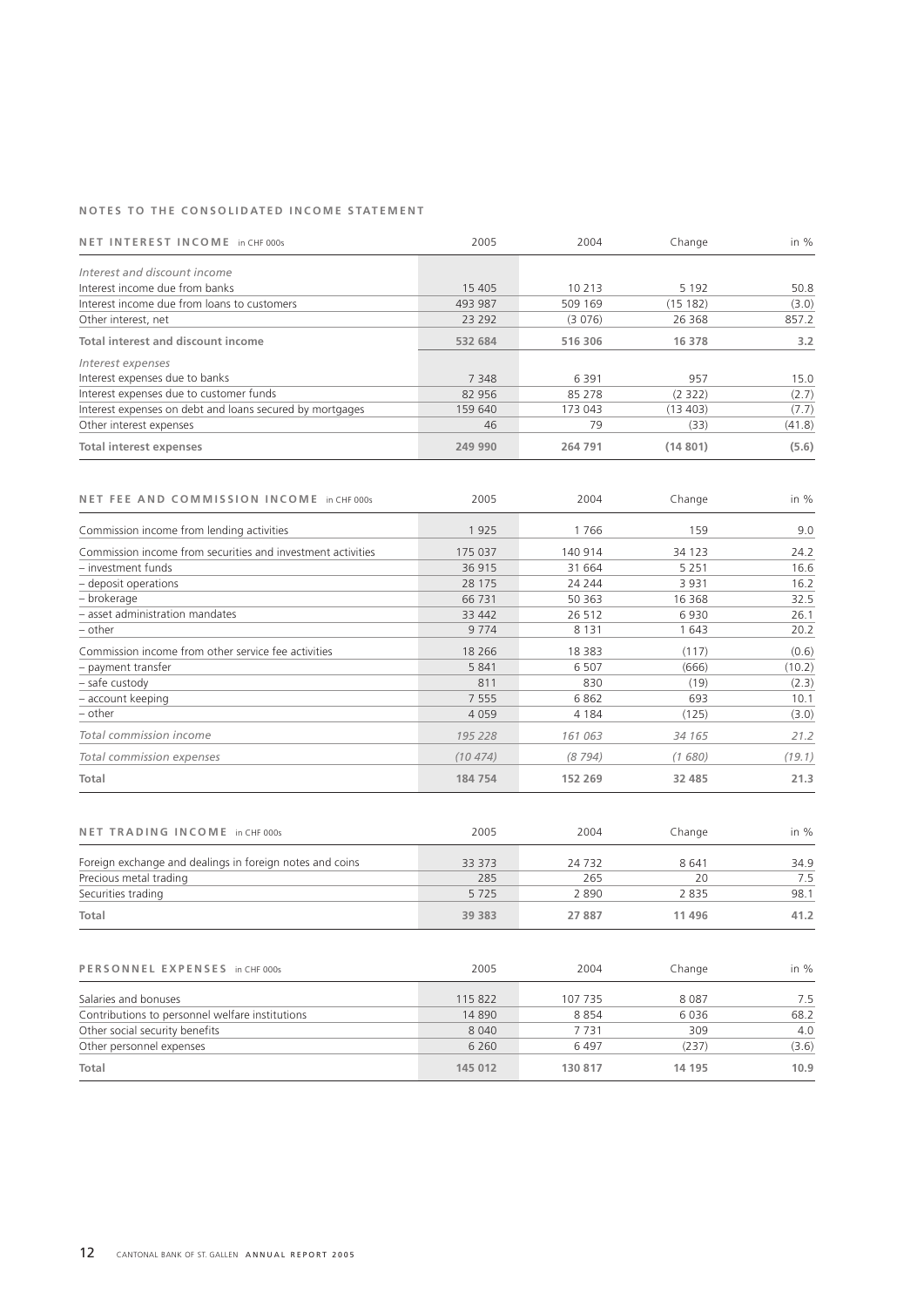| OTHER OPERATING EXPENSES in CHF 000s                                | 2005           | 2004    | Change   | in %         |
|---------------------------------------------------------------------|----------------|---------|----------|--------------|
| Rent and occupancy                                                  | 10 5 91        | 10891   | (300)    | (2.8)        |
| Expenses for IT                                                     | 45 209         | 54 468  | (9 259)  | (17.0)       |
| Expenses for equipment, furniture, vehicles and other installations | 2 5 5 7        | 2 2 6 4 | 293      | 12.9         |
| Services of third parties                                           | 4784           | 5 1 8 6 | (402)    | (7.8)        |
| Compensation of government guarantee                                | 5796           | 4 3 9 9 | 1 3 9 7  | 31.8         |
| Postage, transport and removals                                     | 4 1 3 4        | 4899    | (765)    | (15.6)       |
| Public relations                                                    | 7862           | 6949    | 913      | 13.1         |
| Other operating expenses                                            | 16 9 52        | 17 059  | (107)    | (0.6)        |
| Total                                                               | 97 885         | 106 115 | (8230)   | (7.8)        |
|                                                                     |                |         |          |              |
| <b>DEPRECIATION AND WRITE-OFFS</b>                                  |                |         |          |              |
| ON FIXED ASSETS in CHF 000s                                         | 2005           | 2004    | Change   | in %         |
| Depreciation on bank buildings                                      | 6 9 0 1        | 6828    | 73       | 1.1          |
| Depreciation on other real estate                                   | 338            | 412     | (74)     | (18.0)       |
| Depreciation on other equipment                                     | 7 100          | 7 2 4 8 | (148)    | (2.0)        |
| Total depreciations on fixed assets                                 | 14339          | 14 488  | (149)    | (1.0)        |
|                                                                     | 633            | 194     | 439      |              |
| Depreciation on non-consolidated participations                     | 23 4 7 9       | 23 479  | $\Omega$ | 226.3<br>0.0 |
| Depreciation on intangibles                                         |                |         |          |              |
| Total                                                               | 38 451         | 38 161  | 290      | 0.8          |
|                                                                     |                |         |          |              |
| VALUATION ADJUSTMENTS, PROVISIONS                                   |                |         |          |              |
| AND LOSSES in CHF 000s                                              | 2005           | 2004    | Change   | in %         |
| Provisions for credit risk                                          | 7875           | 10 263  | (2388)   | (23.3)       |
| Provisions for other business risks                                 | 7 5 2 5        | 3 0 8 9 | 4 4 3 6  | 143.6        |
| Losses                                                              | 442            | 798     | (356)    | (44.6)       |
| Total                                                               | 15 842         | 14 150  | 1692     | 12.0         |
|                                                                     |                |         |          |              |
| EXTRAORDINARY INCOME AND EXPENSES in CHF 000s                       | 2005           | 2004    | Change   | in %         |
| Extraordinary income                                                |                |         |          |              |
| Gain on sale of fixed assets                                        | 1012           | 643     | 369      | 57.4         |
| Gain on sale of non-consolidated participations                     | 3              | 20 428  | (20 425) | (100.0)      |
| Revaluation gain on non-consolidated participations                 | $\overline{0}$ | 720     | (720)    | (100.0)      |
| Other extraordinary income                                          | 270            | 505     | (235)    | (46.5)       |
| Total                                                               | 1 2 8 5        | 22 296  | (21011)  | (94.2)       |
| Extraordinary expenses                                              |                |         |          |              |
| Creation of reserves for general banking risks                      | 27 000         | 34 000  | (7000)   | (20.6)       |
| Other extraordinary expenses                                        | $\mathbf{1}$   | 727     | (726)    | (99.9)       |
| Total                                                               | 27 001         | 34 727  | (7726)   | (22.2)       |
|                                                                     |                |         |          |              |
| TAXES in CHF 000s                                                   | 2005           | 2004    | Change   | in $%$       |
|                                                                     |                |         |          |              |
| Federal taxes                                                       | 13 006         | 9871    | 3 1 3 5  | 31.8         |
| State and communal taxes:                                           |                |         |          |              |
| - In cantons where the Group is located                             |                |         |          |              |
| (St. Gallen, Appenzell-Ausserrhoden and Zurich)                     | 27 523         | 22 293  | 5 2 3 0  | 23.5         |
| – Other                                                             | 26             | 65      | (39)     | (60.0)       |
| Deferred taxes                                                      | 1 400          | 3 2 0 0 | (1800)   | (56.3)       |
| Total                                                               | 41 955         | 35 4 29 | 6 5 2 6  | 18.4         |
|                                                                     |                |         |          |              |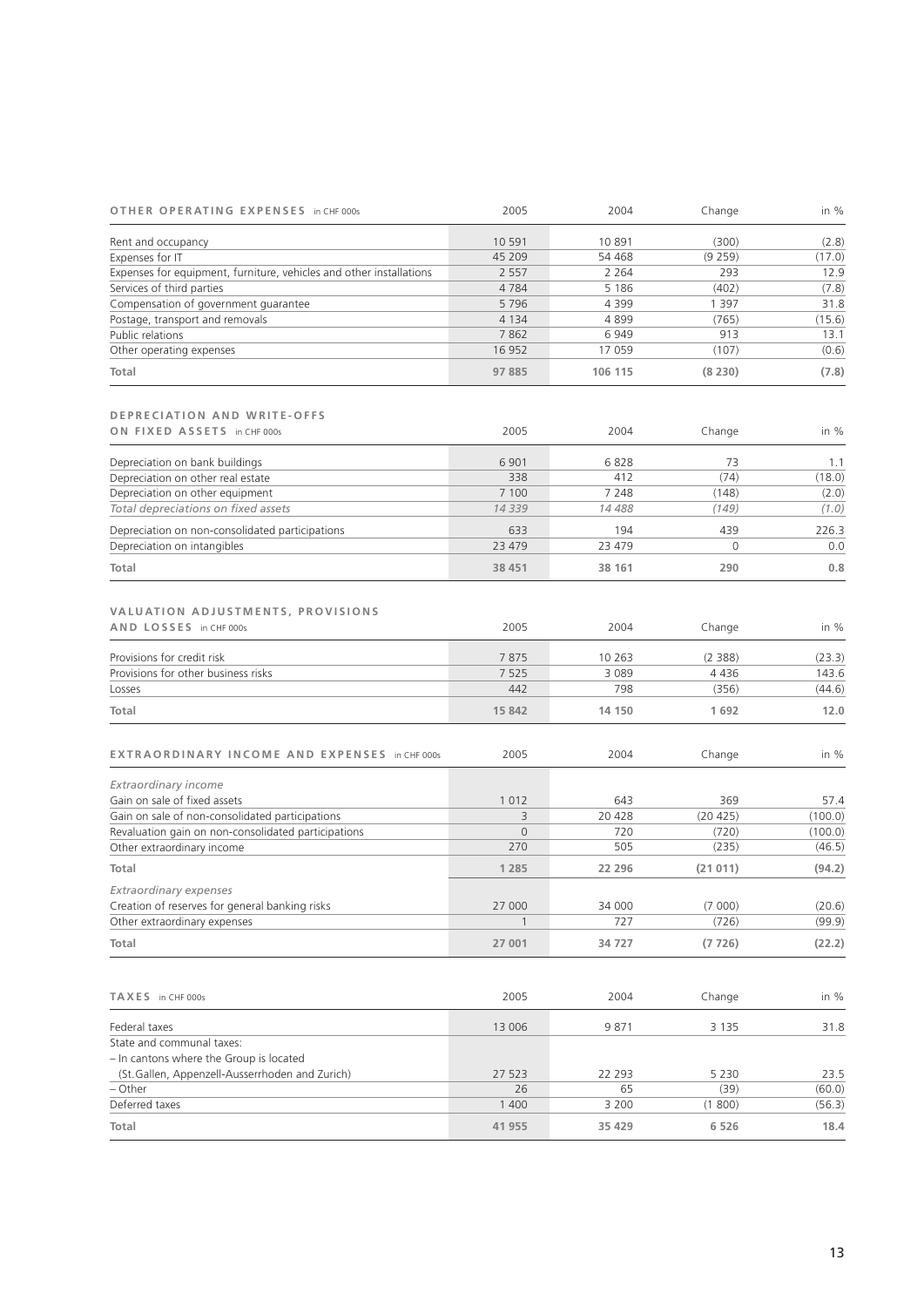# E A R N I N G S P E R S H A R E A N D N U M B E R

| OF SHARES                                                        | 2005      | 2004          | 2003         |  |
|------------------------------------------------------------------|-----------|---------------|--------------|--|
| Net profit (in CHF 000s)                                         |           |               |              |  |
| Group net profit                                                 | 168 302   | 114881        | 104 685      |  |
| Group net profit before depreciation of intangibles (goodwill)   | 191781    | 138 360       | 128 164      |  |
| Weighted average number of shares outstanding                    |           |               |              |  |
| Weighted average number of shares outstanding                    | 5 430 766 | 5 0 1 5 4 5 9 | 4 984 631    |  |
| Diluted shares due to options outstanding                        | 43 813    | 41875         | 37 051       |  |
| Diluted shares due to convertible bond                           |           |               |              |  |
| (Jan. 1 to May 10, 2005; entire prior year)                      | 131 337   | 542 483       | $\Omega$     |  |
| Weighted average number of shares outstanding                    |           |               |              |  |
| for the diluted earnings per share                               | 5 605 916 | 5 599 817     | 5 0 21 6 8 2 |  |
| Earnings per share (in CHF)                                      |           |               |              |  |
| Earnings per share                                               | 30.99     | 22.91         | 21.00        |  |
| Earnings per share before depreciation of intangibles (goodwill) | 35.31     | 27.59         | 25.71        |  |
| Diluted earnings per share                                       | 30.02     | 20.52         | 20.85        |  |
| Diluted earnings per share before depreciation                   |           |               |              |  |
| of intangibles (goodwill)                                        | 34.21     | 24.71         | 25.52        |  |
|                                                                  |           |               |              |  |

| CALCULATION OF RETURN ON EQUITY (ROE) in CHF 000s          | 2005     | 2004      | Change  | in $%$ |
|------------------------------------------------------------|----------|-----------|---------|--------|
| Operating profit                                           | 235 973  | 162 741   | 73 232  | 45.0   |
| Group net profit                                           | 168 302  | 114881    | 53 421  | 46.5   |
| Total equity after appropriation of retained earnings      | 489 227  | 1 262 877 | 226 350 | 17.9   |
| Average equity for the calculation of the ROE <sup>1</sup> | 376 052  | 1 200 721 | 175 332 | 14.6   |
| Return on equity before taxes (basis: operating profit)    | 17.1%    | 13.6%     |         | 25.7   |
| Return on equity after taxes (basis: group net profit)     | $12.2\%$ | $9.6\%$   |         | 27.1   |

<sup>1</sup> The average is calculated from the beginning and ending balance after appropriation of retained earnings.

|                                                    |               | Dec. 31, 2005 | Dec. 31, 2004 |               |
|----------------------------------------------------|---------------|---------------|---------------|---------------|
| RISK-WEIGHTED POSITIONS AND EOUITY                 | Nominal       | Risk-weighted | Nominal       | Risk-weighted |
| REQUIREMENTS BY BANKING LAW in CHF 000s            | amount        | positions     | amount        | positions     |
| Assets liable to direct equity underlying          |               |               |               |               |
| Due from banks                                     | 1011850       | 251 486       | 907 287       | 225 648       |
| Due from customers                                 | 2 502 392     | 1 333 058     | 2 437 206     | 1450010       |
| Mortgage loans                                     | 13 933 488    | 7932811       | 13 565 709    | 7752307       |
| Real estate in financial investments               | 29 688        | 111 330       | 45 409        | 170 284       |
| Fixed assets                                       | 156938        | 439 760       | 164 008       | 474 519       |
| Accrued income and prepaid expenses                | 84 400        | 72 439        | 82 178        | 71 210        |
| Other assets, replacement values                   | 69 7 84       | 51 570        | 64 7 65       | 43 656        |
| Other assets, other                                | 49 7 31       | 46 277        | 20 16 6       | 9 2 8 0       |
| Total assets directly liable to equity underlying  |               | 10 238 731    |               | 10 196 914    |
| Assets liable to indirect equity underlying        |               |               |               |               |
| Net positions outside the trading book             | 1 0 1 4 1 4 9 | 256 146       | 972 618       | 299 453       |
| Positions exposed to market risk                   |               | 170 636       |               | 116 731       |
| Deductable liabilities                             |               |               |               |               |
| Deductable valuation adjustments and provisions    | (180591)      | (135444)      | (204579)      | (153 434)     |
| Off-balance sheet items                            |               |               |               |               |
| Contingent liabilities                             | 286 021       | 176 646       | 164 450       | 119 363       |
| Irrevocable facilities granted                     | 48 8 96       | 104 650       | 55 473        | 107 938       |
| Add-ons on forward contracts and purchased options |               | 23 120        |               | 21 3 68       |
| <b>Total risk-weighted positions</b>               |               | 10 834 485    |               | 10 708 333    |
| Required own means by Swiss Banking Law            |               | 866 759       |               | 856 667       |
| Eligible own means                                 |               | 1 524 659     |               | 1 306 265     |
| Excess capital                                     |               | 657 900       |               | 449 598       |
| Excess capital ratio (CH standard)                 |               | 75.9%         |               | 52.5%         |
| BIS ratio tier 1                                   |               | 13.5%         |               | 11.3%         |
| BIS ratio tier 2                                   |               | 14.5%         |               | 12.7%         |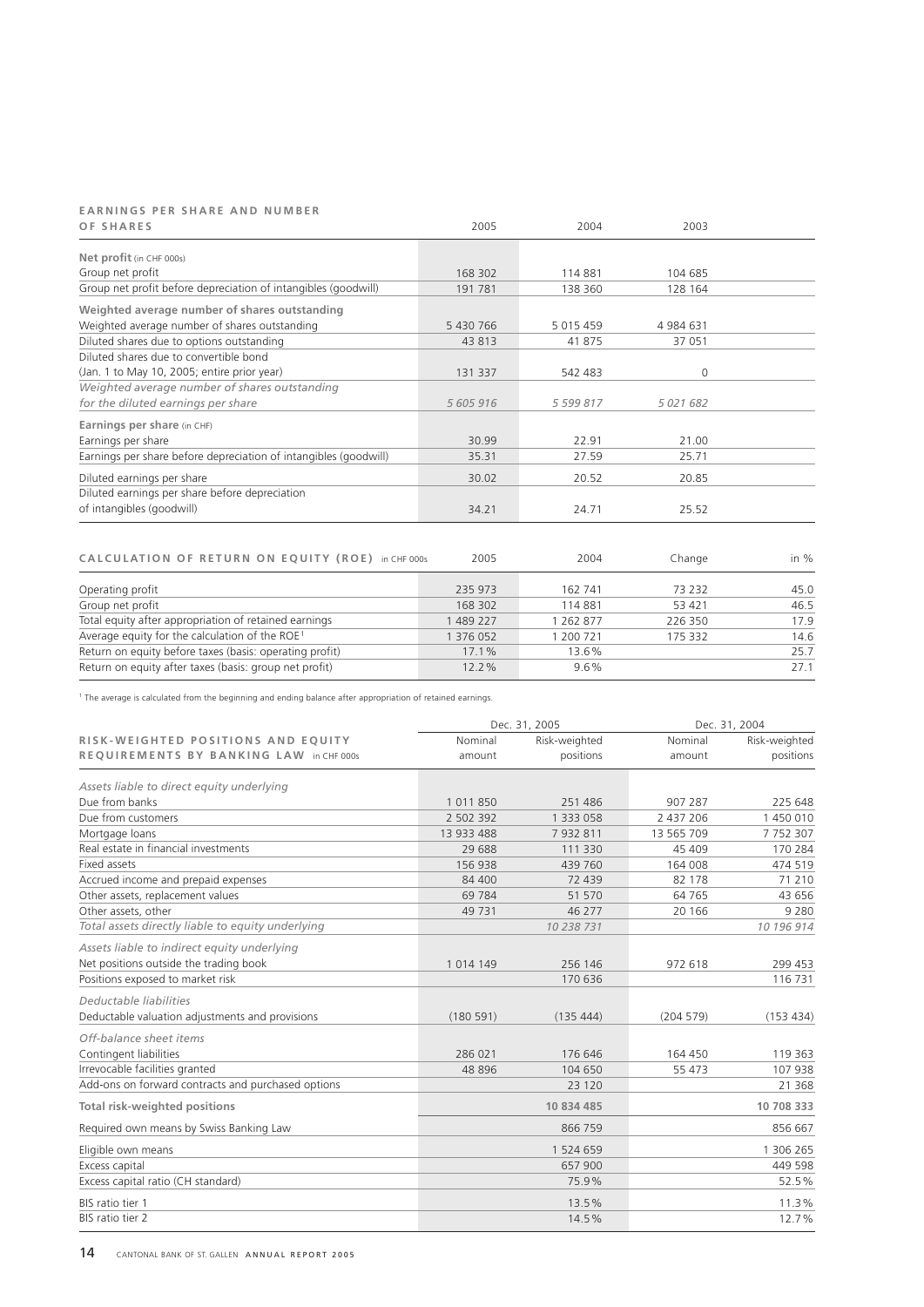## Information for investors

## PRICE DEVELOPMENT

In overall terms, the SGKB share price developed positively during the past year. From 1 January to 31 December 2005 the value of the share rose by 36.8%.



| <b>SHARE STATISTICS</b>                    | DEC. 31, 2005                       |
|--------------------------------------------|-------------------------------------|
| Earnings per share<br>Dividend per share   | CHF 30.99<br>CHF 13.00 <sup>1</sup> |
| Total shares issued                        | 5 573 426<br>(Floating 2 453 355)   |
| Time-weighted number of                    |                                     |
| dividend-bearing shares                    | 5 430 766                           |
| Number of shares held by SGKB (av.)        | 10 475                              |
| Shareholders                               | 25 457                              |
| Issue price (IPO)                          | CHF 160.00                          |
| Market price as at the end of the year     | CHF 390.00                          |
| - Lowest price                             | CHF 282.00                          |
| - Highest price                            | CHF 422.00                          |
| Market capitalization                      | CHF 2 173.6 million                 |
| Ratio of market capitalization/            |                                     |
| shareholders' equity                       | 139.2%                              |
| Return on equity (basis: operating profit) | 17.1%                               |
| Reported shareholders' equity              | CHF 1 561.7 million                 |
| Dividend yield                             | 3.3%                                |
| Price-earnings ratio                       | 12.6                                |

<sup>1</sup> Recommendation of the Board of Directors for the financial year ended on 31 December 2005.

## **IMPORTANT INFORMATION SOURCES**

|                                                  | Frequency   |
|--------------------------------------------------|-------------|
| Annual conference for media/analysts             | annual      |
| Annual report (German)                           | annual      |
| Annual report (English)                          | annual      |
| Shareholders' Meeting                            | annual      |
| Interim report (newsletter to shareholders)      | annual      |
| Interim conference for media/analysts            | annual      |
| Newsletter to shareholders in German and English | semi-annual |
| Press releases                                   | as required |
| www.sqkb.ch                                      | ongoing     |

## **C O N TA C T**

#### Shareholders

St.Galler Kantonalbank Investor Relations Dr.Cornelia Gut-Villa St.Leonhardstrasse 25 CH-9001 St.Gallen phone ++41 (0)71 231 36 92  $\frac{1}{4}$  + +41 (0) 71 231 37 94 e-mail cornelia.gut@sgkb.ch

#### Media

St.Galler Kantonalbank Media Spokesman Simon Netzle St.Leonhardstrasse 25 CH-9001 St.Gallen phone ++41 (0)71 231 32 18 fax ++41 (0)71 231 37 94 e-mail simon.netzle@sgkb.ch

For current publication and event dates, see www.sgkb.ch